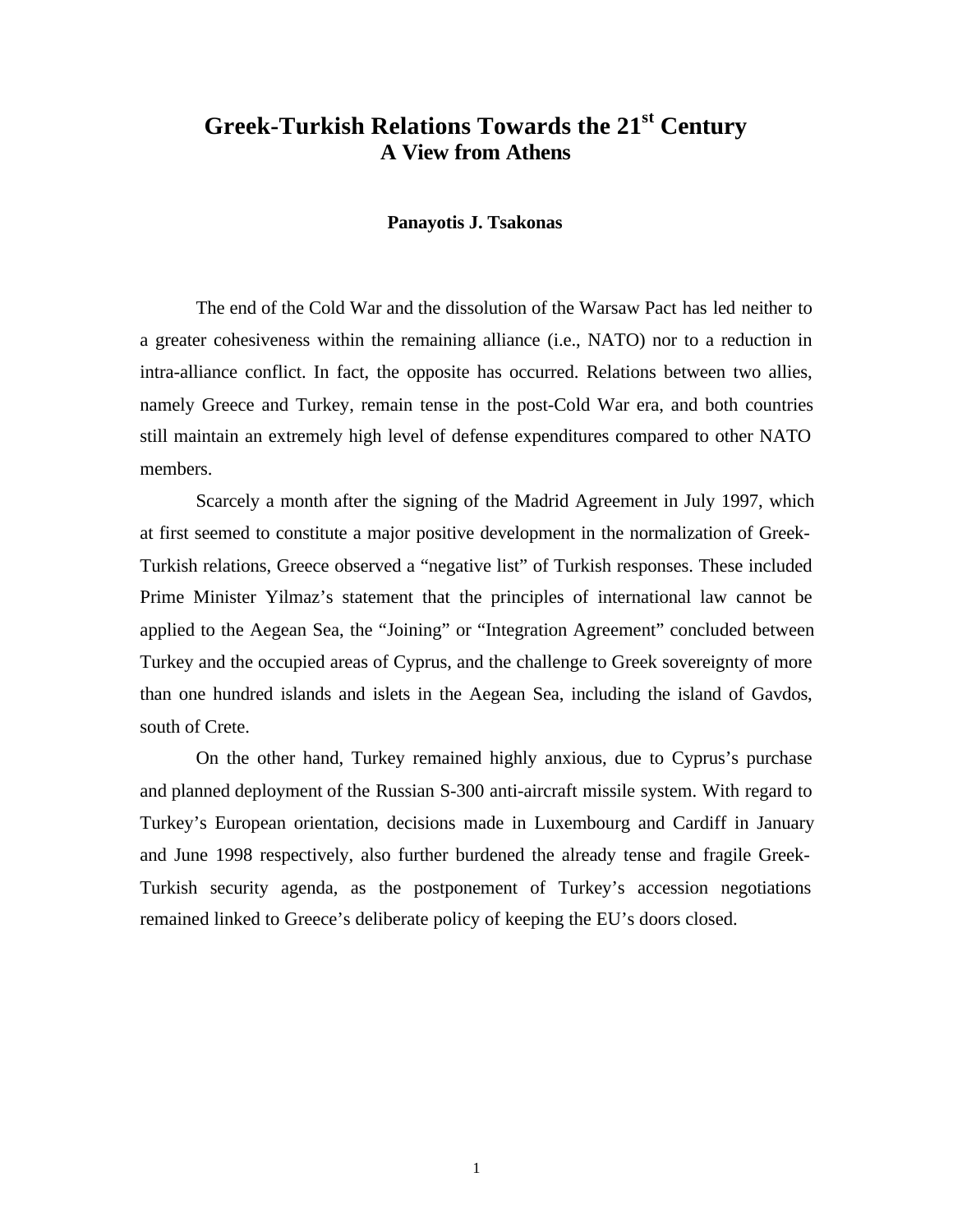## **Constraints on the Establishment of a Security Regime**

The current situation in Greek-Turkish relations is not ripe for either a resolution of the Greek-Turkish conflict or the establishment of a "comprehensive security regime" in which all major security issues are covered.<sup>1</sup> As a prominent figure of international security regimes put it: "If states view politics as a zero-sum struggle, if they actually desire wars of expansion, if they cannot seek joint gains for domestic political reasons, if they fail to recognize that their policy choices are interdependent, if they cannot distinguish each other's offensive and defensive weapons and military deployments, if they are unwilling to reassure other states by permitting adequate verification, then the prospects for security regimes will be poor indeed."<sup>2</sup> This is undoubtedly the case as far as Greek-Turkish relations are concerned.

More specifically, it could be argued that in the post-Cold War era a number of domestic, systemic, and institutional realities further exacerbate the "security dilemma" between Greece and Turkey and place serious obstacles to the establishment of a security regime between the two countries.<sup>3</sup>

<sup>&</sup>lt;sup>1</sup>For the notion of "comprehensive security regimes," see Gordon A. Craig and Alexander L. George, *Force and Statecraft*, 2<sup>nd</sup> ed. (New York, Oxford University Press, 1990), pp. 264-5. Security regimes do not constitute any form of agreement or contract, but rather refer to a coincidence of interests between opposing countries. Nevertheless, in order for even tacit cooperation to be maintained between the countries that will create a security regime, it is necessary that quite a high level of reciprocity with regard to participating states' intentions, the integrity of their communication channels, as well as specific values, be attained in advance. See Charles Lipson, "Why Are Some International Agreements Informal? ", *International Organization*, Vol.45, No.4 (Autumn 1991), pp. 495-538; and Adam Garfinkle, "An Observation on Arab Culture and Deterrence: Metaphors and Misgivings" in Efraim Inbar (ed.), *Regional Security Regimes* (N.Y., State University of New York Press, 1995), p. 202.

<sup>&</sup>lt;sup>2</sup>See Janet Gross Stein, "Detection and Defection: Security Regimes and the Management of International Conflict," *International Journal* (No.40, Autumn 1985), pp.599-617, as quoted in Charles Lipson, "Are Security Regimes Possible? Historical Cases and Modern Issues" in Efraim Inbar (ed.), *Regional Security Regimes* (New York, State University of New York Press, 1995), p. 21. Stephen Krasner's definition of regimes remains the most influential. According to him, "Regimes can be defined as sets of implicit or explicit principles, norms, rules and decisionmaking procedures around which actors' expectations converge in a given area of international relations. Principles are beliefs of fact, causation and rectitude. Norms are standards of behavior defined in terms of rights and obligations. Rules are specific prescriptions or proscriptions for action. Decision-making procedures are prevailing practices for making and implementing collective choice." See Stephen Krasner (ed), *International Regimes* (Ithaca, N.Y., Cornell University Press, 1983), p. 2.

<sup>&</sup>lt;sup>3</sup> According to Robert Jervis, in order for a security regime to be established between two or more countries, four specific conditions need to be fulfilled: (a) Great Powers must favor its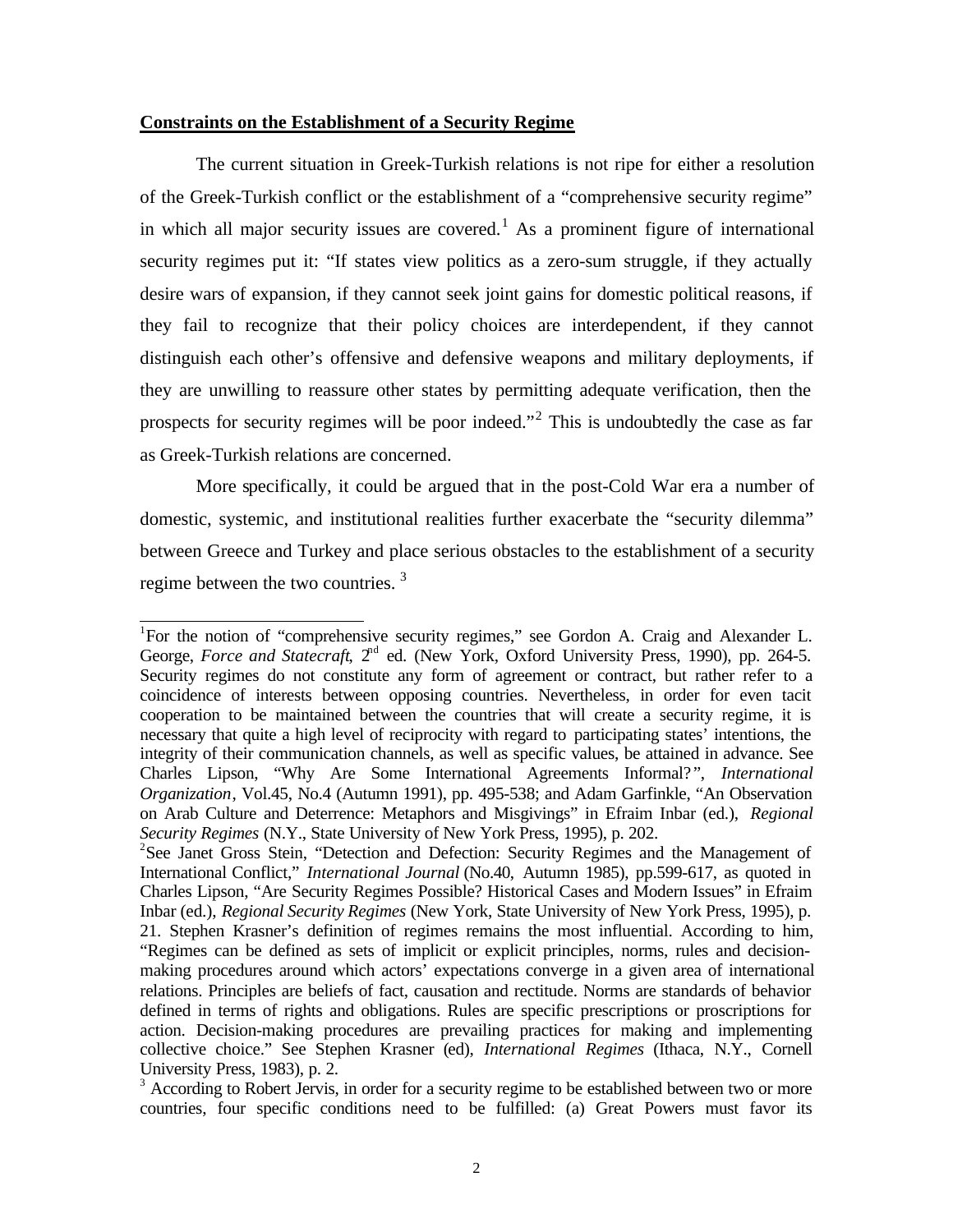*At the domestic level*, one may observe a certain number of incompatible views of security, emanating to a certain extent from a series of internal problems. In the case of Turkey, which is heavily preoccupied with a number of political and economic problems as well as the forthcoming April 1999 elections, internal politics speak for a "manyfaced" country in political, economic, and military terms. This has meant a great deal of political fragmentation, especially in the 1990s, which has in turn led to a series of weak and unstable coalition governments over the past few years.

On the other side of the Aegean, it could be argued that, although the Greek political system is still undergoing a significant maturation process, the dominant trend is for a peaceful solution of the Greek-Turkish conflict. Unsurprisingly, one would not find the same degree of unanimity in Turkey, where the use of force, or at least the threat of its use, seems to constitute an integral part of any internal or external policy for tackling difficult situations and solving problems. $4$  These facts do not augur well for a rapprochement between Greece and Turkey, since, at least for the decision-makers in Greece, they underline the lack of a credible partner on the other side of the Aegean who will both be able to successfully tackle internal problems and accomplish the difficult task of a rapprochement with Greece.

*At the systemic level*, the main issue hindering the development of a security regime between Greece and Turkey is one of the *legitimacy of external actors*; more specifically, the ability mainly of the United States, as the sole systemic protagonist in the post-Cold War era, to act as an "honest broker" in the Greek-Turkish conflict. However, the ability of the sole remaining superpower to act as an honest broker is not simply a matter of the confidence, or the lack thereof, of the two countries in its role as mediator; it is also related to the disposition and ability of the US to spend limitless time and effort

establishment; (b) war and the individualistic pursuit of security must be seen as costly; (c) common views on security, and (d) lack of aggressive ambitions and/or a desire to change the status quo. See Robert Jervis "Security Regimes" in Stephen Krasner (ed.), *International Regimes*, Cornell University Press, Ithaca & London, 1982, pp.176-178.

<sup>&</sup>lt;sup>4</sup> For this argument, see the views of former Alternate Minister of Foreign Affairs, Professor Christos Rozakis as appeared in *Ellada, Tourkia kai o Dromos Pros tin Eirinefsi* [in Greek] (*Greece, Turkey and the Path to Peace*), text of a speech delivered in Omilos Provlimatismou gia ton Eksyxronismo tis Koinonias (Association for Thinking on the Modernization of Greek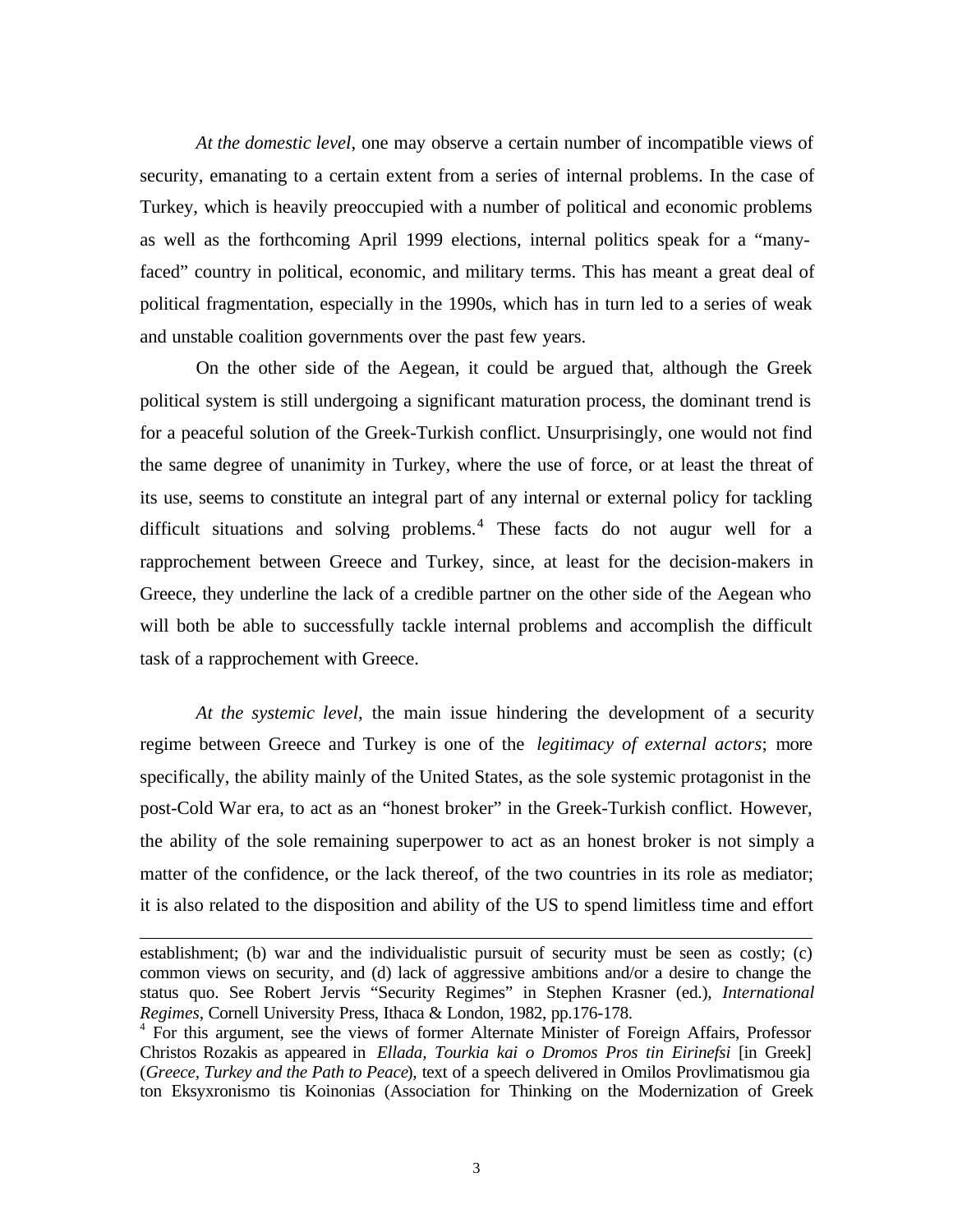so that a rapprochement of the two countries can be achieved, at a time when matters of much greater importance, such as the expansion of NATO to the east, are much higher on the US security agenda.

In addition, Greece views the role of the US and NATO in the Greek-Turkish conflict as primarily determined by Turkey's geostrategic importance. These include the strategic interests of the sole superpower concerning access to the energy sources of the Middle East, the preservation of free and unimpeded navigation in the Eastern Mediterranean and the Aegean, the implementation of the Dayton Agreement, the "salvation" of the peace process in the Middle East, and the containment of Islamic fundamentalism. In the pursuit of these goals, which extend to the three regional subsystems contiguous to Turkey's geographic position (the Balkans, the Middle East, and Central Asia/Caucasus), Turkey's strategic importance for American interests is more than obvious, while a series of developments in the area (e.g., the Gulf War, Operation Provide Comfort in Bosnia) have rendered the value and importance of the American cooperation with Turkey even greater. However, the US also has to promote stability and development in the Aegean region with a view to rendering it a bridge, as well as a barrier, to the Middle East. This fact mandates that the American superpower maintain strong ties with both Greece and Turkey, as well as constant vigilance, as it is concerned that the deteriorating Greek-Turkish relationship will make these goals unattainable. $5$ 

In respect of the Atlantic Alliance's role in the Greek-Turkish conflict, the Alliance appears unable to assume the role of guarantor of the two members' borders. Hence, the participation of Greece in NATO is certainly useful as a deterrent factor, a factor of limitation, or one of allied mediation, in an eventual Greek-Turkish confrontation. This was precisely the reason for Greece's reintegration into the Alliance in 1980, but in no case will it take the form of *mediation for the solution* of the Greek-Turkish differences. The initiatives undertaken to date, in the form of a package with a view to promoting Confidence and Security Building Measures (CSBM) between Turkey

Society), March 13, 1997.

<sup>&</sup>lt;sup>5</sup> See the papers delivered by Monteagle Stearns, "The Security Domain: A U.S. Perspective," and Phil Gordon, "The Security Domain: A European Perspective," at the Conference on *Greek-Turkish Relations in the Post Cold War Era: Crisis or Detente?* (John F. Kennedy School of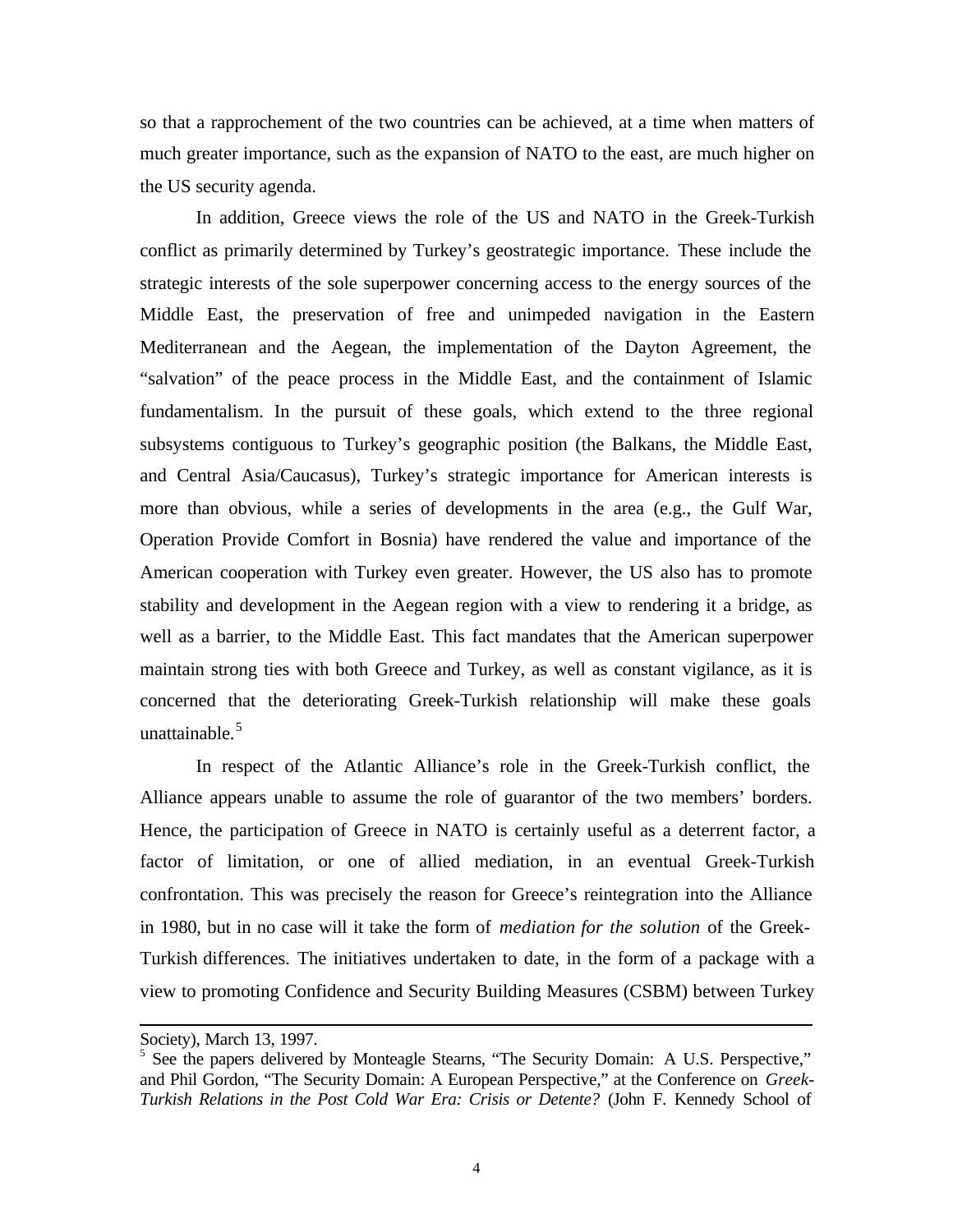and Greece, are characteristic of US and NATO goal-setting in that they aim at *deterring a Greek-Turkish crisis* and/or *conflict* in the Aegean and consolidating *operational normality* and *cohesion* in the Alliance's Southern Flank. The American proposals, however, in no case touch on the political essence of the Greek-Turkish differences, which according to Greek decision-makers, lie in Turkey's pursuit of revising the status quo in the Aegean.<sup>6</sup>

With respect to the ability and possible role of the European Union to intervene in the Greek-Turkish conflict, it would seem that the EU's position is far from the attainment and promotion of a unified stance that would actually contribute to the reconciliation of the two neighbors.<sup>7</sup> Indeed, despite the fact that a series of EU decisions (i.e., the Luxembourg and Cardiff Summits) reflected certain Greek concerns with regard to Turkey's revisionist attitude (through the adoption of the terms set by the Greek side on the maintenance and reinforcement of Turkey's European orientation), the EU has never decided as a whole to either mediate for a resolution of the conflict or provide Greece with the necessary security guarantees; nor it is expected to do so in the near future.<sup>8</sup>

Finally, a series of certain *institutional* problems, which emanate from a series of gaps and limitations on existing multilateral treaties and are of particular importance, further exacerbate the existing Greek-Turkish security dilemma. A brief examination of the CFE Treaty, the most important post-Cold War agreement on arms control in Europe, illustrates how Greece and Turkey have been able to *quantitatively* and *qualitatively* augment their holdings, due to certain deficiencies within the Treaty stemming from the conditions at the time of its conclusion in 1990. $9$ 

Government, Harvard University, November 14, 1997).

<sup>&</sup>lt;sup>6</sup> See the summary of views included in the Discussion Paper of the Carnegie Commission on Preventing Deadly Conflict; Carnegie Endowment for International Peace; *Carnegie Forum on the United States; Greece and Turkey* (Carnegie International Center, Washington D.C., September 30-October 1, 1996), pp. 8-9.

<sup>7</sup> Ibid., p. 11.

<sup>8</sup> See Phil Gordon, *The Security Domain: A European Perspective*.

<sup>9</sup> See Christopher Tuck, "Greece, Turkey and Arms Control", *Defense Analysis* Vol.12, no.1 (1996), pp. 26-28.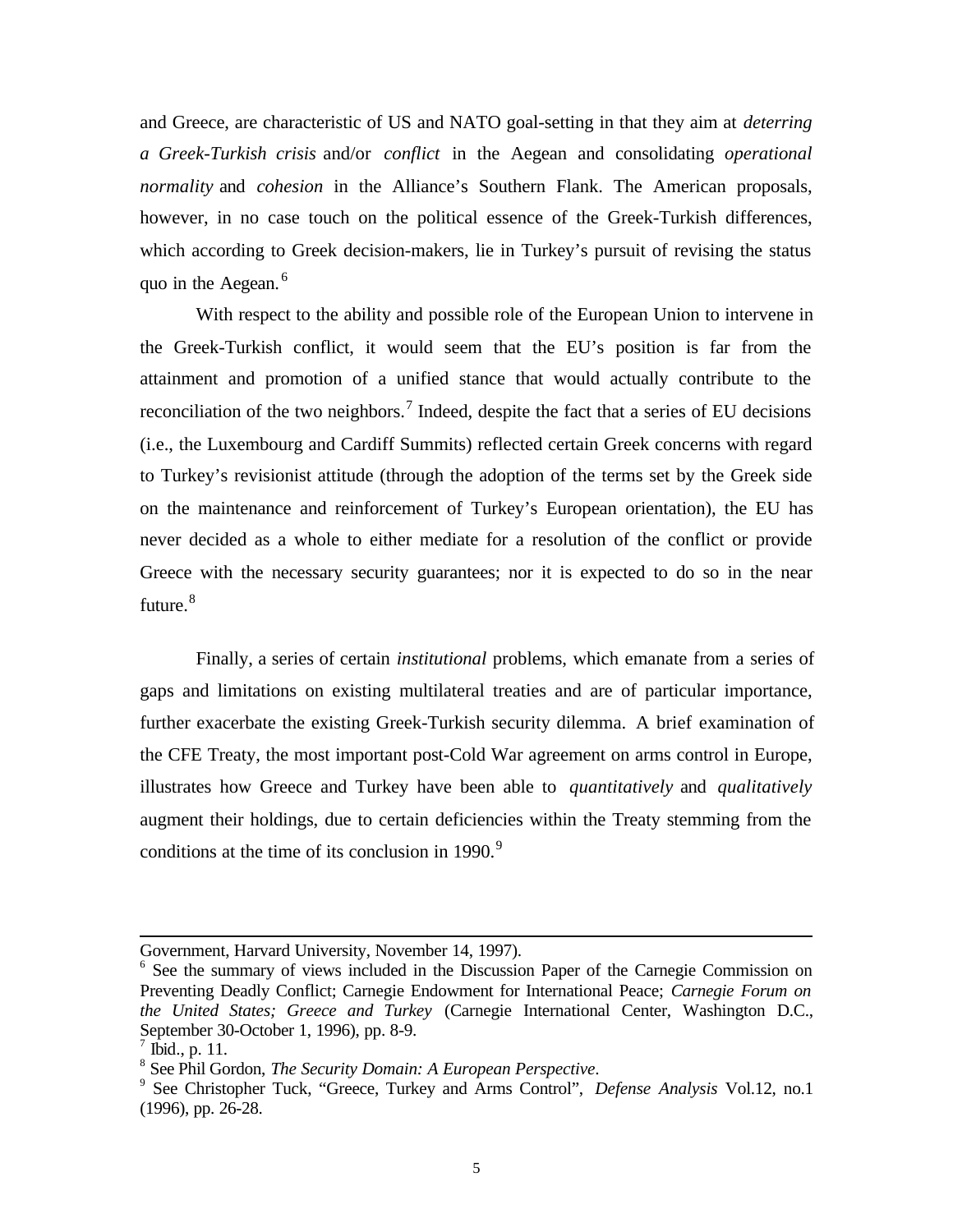For example, although the terms of the Treaty have asked for the reduction of battle tanks (28 for Turkey and 144 for Greece), the Treaty Limited Equipment (TLEs) limits allowed some significant expansion in other areas, such as Personnel Carriers (APCs) and aircraft (Turkey could increase by 1,618 its number of APCs and of its aircraft by 239, while Greece could increase its APCs by 893 and its aircraft by 181).<sup>10</sup> The CFE Treaty has thus sanctioned a general increase in the weapons stocks held by each side, an opportunity that neither side has missed.

Besides these quantitative increases, the CFE Treaty has not halted the development of a qualitative arms race, since it placed limits on the *number* of systems held, but generally not on their *capabilities*. It was thus possible for example, to replace single-barreled artillery pieces with Multiple Launch Rocket Systems (MLRS) on a onefor-one basis. In fact, it is precisely this gap in the CFE Treaty that both countries have taken advantage of, with the result of further reinforcing their military capabilities, instead of reducing them.

In addition, the move towards qualitatively and quantitatively better forces was aided by NATO's Cascade Program, <sup>11</sup> under which Greece and Turkey became the principal recipients as the countries with the largest stocks of old TLEs. It is characteristic that, with regard to the volume of weapon systems, by the end of 1992, Greece and Turkey were the *greatest importers of military material worldwide*. As a result, through NATO's Cascade Program, which was completed in 1995, Turkey's modern military materiel (TLEs) *grew by 25%* (!) over 1990 levels, the year that the whole process of arms reduction in Europe was launched through the CFE Treaty.  $^{12}$ 

Last but not least, another serious gap in the CFE Treaty is that it does not apply to naval forces, which, given the strategic importance of the Aegean Sea to both sides, is

<sup>10</sup> See S. Koucik & R. Kokoski (eds.), *Conventional Arms Control: Perspectives on Verification* (Oxford University Press, Oxford, 1994), pp. 27-30.

<sup>&</sup>lt;sup>11</sup> After the Cold War's end, NATO policy made provisions for the transference of the comparatively more sophisticated weapon systems of certain countries (e.g., United States, Germany), which had to be reduced under the CFE Treaty, to those NATO member-states that had obsolete weapon systems, in order to streamline the latter. NATO's Cascading Program has in fact violated the spirit of the CFE (namely to build-down offensive capabilities), since it simply transposed the problems from the former Central Front to the flanks.

<sup>12</sup> See S. Koucik & R. Kokoski (eds.), *Conventional Arms Control: Perspectives on Verification*, op. cit., p. 36.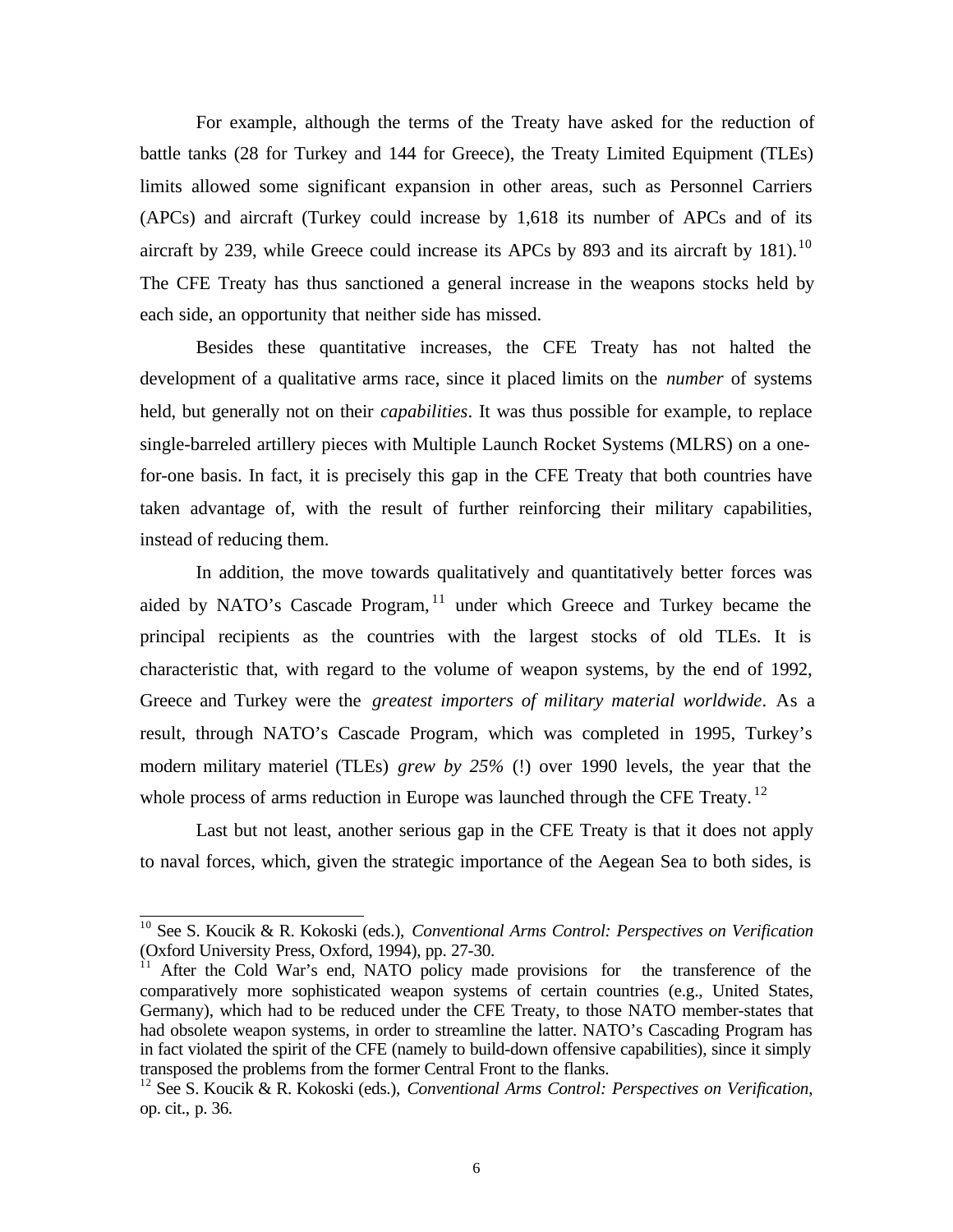a major shortcoming. The result has been a naval arms race occurring at a time when Russia has ceased to be a major player in the Aegean, and, as a consequence, Greek decision-makers are inclined to think that the focus of Turkish naval policy is primarily Greece, and vice versa.

## **The Greek-Turkish Arms Build-Up**

l

Where are the consequences of the existing and still deteriorating Greek-Turkish "security dilemma" reflected? Mainly, onto an *arms build-up* which, as is well known, has very much gone against the European trend. As a result of the Turkish announcement in April 1996 of a ten-year \$31 billion armament program, Greece responded in November of that year with a \$14 billion (4 trillion drachmas) program for the next five years, 1996-2000.<sup>13</sup>

Greek defense expenditures are approximately 5.6% of GNP (\$5 billion), the highest among NATO members, while Turkey's are approximately 4.5% of GNP (\$7.5 billion).<sup>14</sup> Military expenditures constitute a heavy burden for the Greek economy, at a time when Greece is implementing an economic austerity program in order to join the next phase of European Monetary Union.<sup>15</sup> Defense expenditures are, to a certain extent, responsible for the country's budget deficit, as well as Greece's low level of social services. According to Greek decision-makers, the existing arms race has also resulted in an imbalance of power in favor of Turkey, Greece's inability to keep up with the current arms race, and the risk of Greece distancing itself from EU convergence prerequisites. On the other hand, the existing arms race places a very heavy burden on Turkey as well, which is faced with chronic high inflation and serious social and political problems.

<sup>&</sup>lt;sup>13</sup> See the *White Paper of the Hellenic Armed Forces: 1996-7*, Hellenic Ministry of National Defense, p.107. According to this document, "1.95 trillion drachmas is expected to be disbursed until 2000, immediately after the placing of orders, and the remaining according to deliveries."

<sup>&</sup>lt;sup>14</sup> As noted by a DPC report, "[Greece's] defense effort in terms of inputs was one of the best in the Alliance" (*Enhancing Alliance Collective Security: Shared Roles, Risks, and Responsibilities in the Alliance*, A Report by NATO's Defense Planning Committee, Brussels, December 1988, pp. 13 & 50). See also Van Coufoudakis, "The Essential Link-Greece in NATO," *Southeast European Yearbook 1988*, ELIAMEP, p. 19.

 $15$  For the implications of the enormous defense expenditures on investment expenditure as a share of Greece's Gross Domestic Product, see C. Kollias and A. N. Refenes, "Modelling the Effects of Defense Spending Relations Using Neural Networks: Evidence from Greece," *Peace*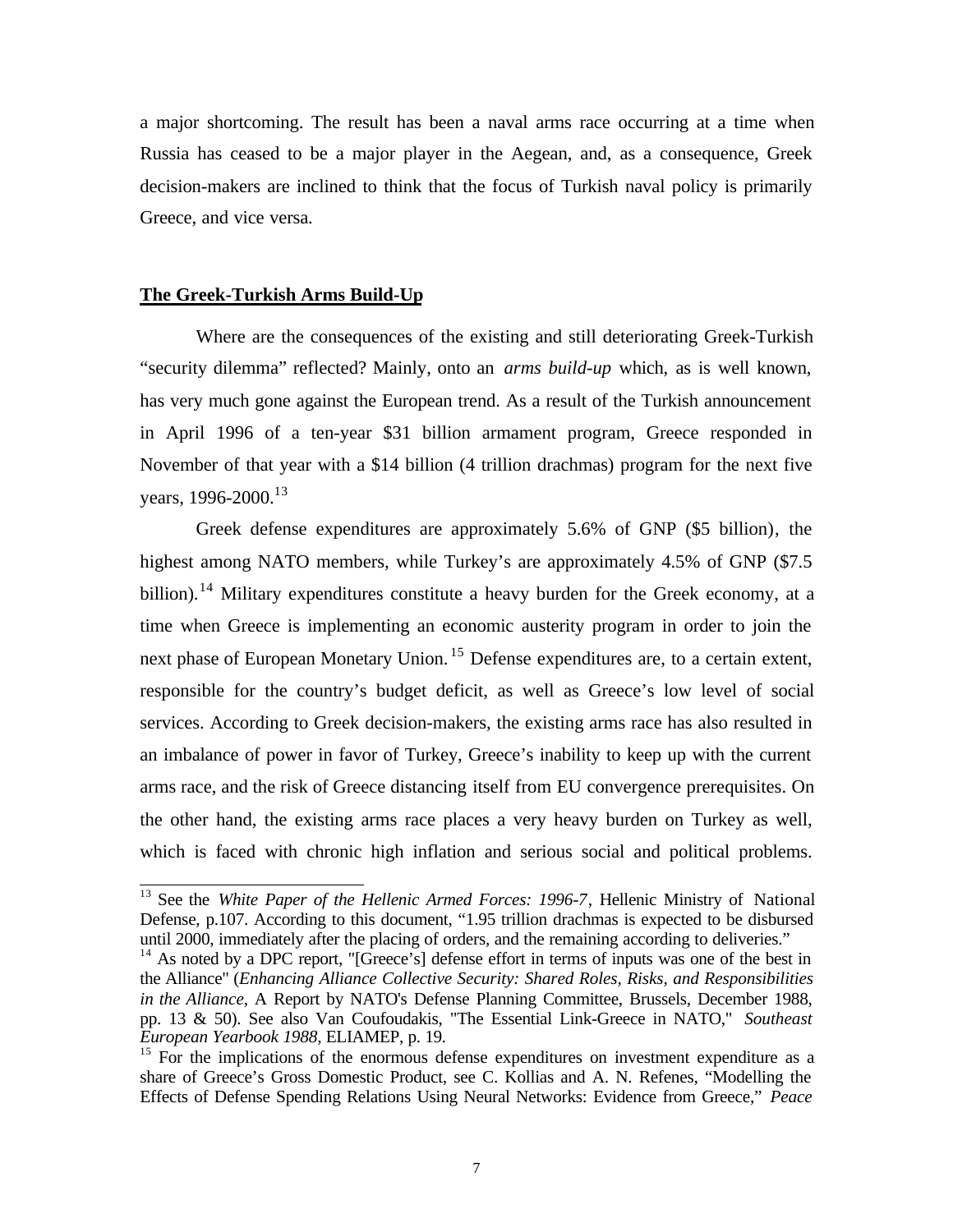Many Greek officials and analysts, however, believe that the Turkish civil-military establishment maintains a relatively free hand in imposing extremely high defense expenditures on a weak society.

In addition, Greek policymakers see Turkey's significant military capabilities as backing its "non-friendly" intentions. It is worth noting that, since 1991, Turkey has launched an impressive modernization program of its armed forces. It has acquired advanced fighter (a fleet of up to 320 F-16s) and transport aircraft, attack and transport helicopters, Main Battle Tanks (MBTs), Armored Infantry Fighting Vehicles (AIFVs), Multiple Launcher Rocket Systems (MLRS), frigates, submarines, etc., and it has also developed the capability of co-producing some of these weapon systems. Such a sizable increase in military expenditures, in an era when other European states, the US, and Russia have been cutting their defense budgets in an effort to benefit from the "peace dividend," is a cause for concern for neighboring countries, including Greece.<sup>16</sup>

It is worth pointing out here that the full implementation of Turkish armament programs threatens to fundamentally alter the Greek-Turkish balance of power, despite Greece's economic sacrifices. Moreover, when the outside powers who are arming the two states in their arms build-up (e.g., Norway, Denmark, Germany, US) attempt to link further arms exports to, for instance, improvements in human rights, or efforts to enhance regional stability, both countries proceed to the "diversification of their arms procurement networks"—which simply means that they turn to other suppliers.<sup>17</sup>

*Economics, Peace Science, and Public Policy* Vol.3, no.2 (Winter 1996), pp. 1-12.

<sup>&</sup>lt;sup>16</sup> Turkey's decision to domestically produce such sophisticated equipment entails considerable financial sacrifices. The cost of the modernization program would probably exceed \$50 billion for a period of fifteen years (in addition to "regular" annual defense expenditures), and this figure does not include "regular" annual defense expenditures, all of which unambiguously reflect Turkey's priorities and perhaps potential intentions.

<sup>&</sup>lt;sup>17</sup> For these remarks, see Christopher Tuck, *Greece, Turkey and Arms Control*, op. cit., pp. 25-26.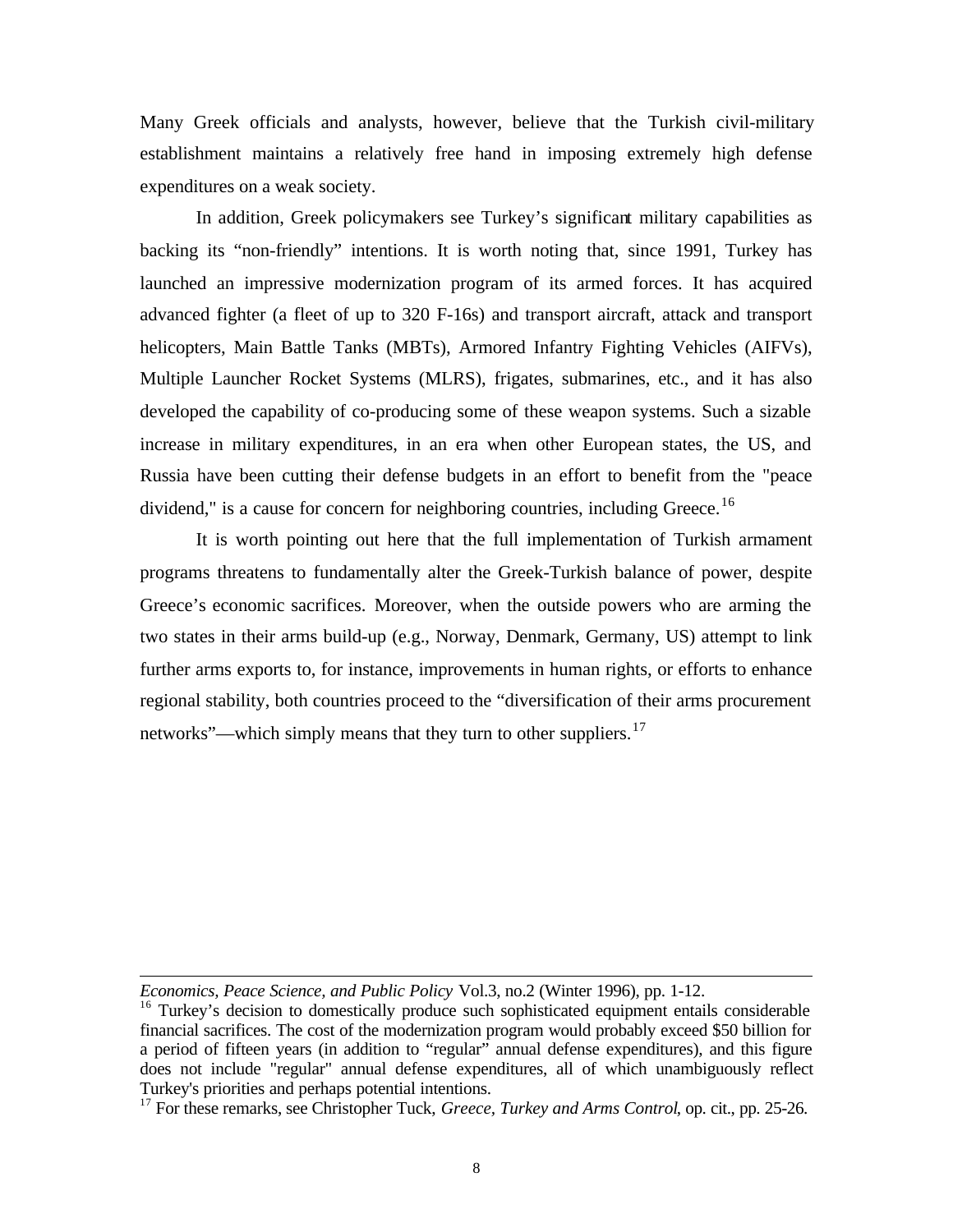## **Toward a "Limited" or "Transparent" Security Regime**

Because of the complexity of the security dilemma in Greek-Turkish relations, and given that the current situation is far from mature for a resolution of the conflict, the two countries must, as soon as possible, find a way to avoid the catastrophic losses they will be confronted with should the existing relationship spin out of control. To this end, the establishment of a "limited" or "transparent" security regime<sup>18</sup> in the area of arms control appears to be the only way for the two countries to avoid the catastrophic losses<sup>19</sup> that would result from war, and manage two particular kinds of gains; namely, crisis stability<sup>20</sup> and arms race stability<sup>21</sup>.

It must be stressed at this point that the establishment of an arms control regime does not imply the cessation of conflict over basic political issues. What such a limited security regime can do, however, is to encourage and, most importantly, *institutionalize* cooperative outcomes, by making rational propositions that will make both sides realize that the costs involved in continuing the current competition exceed the benefits or

l <sup>18</sup> See Gregory Flynn & David Scheffer, "Limited Collective Security," *Foreign Policy* (1990), pp. 77-96, and Condoleeza Rice, "SALT and the Search for a Security Regime" in Alexander George, Philip J. Farley & Alexander Dallin (eds.), *U.S.-Soviet Security Cooperation: Achievements, Failures, Lessons* (N.Y., Oxford University Press, 19988), pp. 301-3. On limited security regimes between adversaries, see Richard Ned Lebow and Janice Gross Stein, "Beyond Deterrence," *Journal of Social Issues*, no. 43 (1987), pp. 56-63

<sup>&</sup>lt;sup>19</sup> One may argue that the catastrophic losses that would have occurred for both Greece and Turkey, as well other outside powers, in case of a war would, *inter alia*, refer to a serious undermining, if not collapse, of NATO's Southern Flank and a negative impact on the implementation of the EU's Mediterranean policy. In addition, in case of armed conflict and widespread destruction in the non-military sector, there would surely be a need for additional economic assistance to be provided to Greece by the EU. Furthermore, as Theodore Couloumbis and Louis Clarevas stress, "Even if Greece or Turkey were to secure some marginal territorial gains after some initial battles, a chain of revanchist conflicts will surely follow, classifying both countries as high-risk zones with a devastating impact on their economies and societies." See Theodore Couloumbis & Louis Clarevas, "Proposals for a Greek-Turkish Reconciliation," in *Greek-Turkish Relations and U.S. Foreign Policy* (Peaceworks no. 17, USIP, Washington D.C., August 1997), p. 36.

<sup>&</sup>lt;sup>20</sup> *Crisis stability* refers to the ability of an adversarial military system to remain under political control, even when decision-makers take the possibility of war into account.

<sup>&</sup>lt;sup>21</sup> *Arms-race stability* refers to the propensity of a system to avoid a spiraling armaments dynamic. Needless to say, the lower the degree of arms-race stability, the higher the probability that the states involved will carry out an arms race against one another, with the amount of available resources constituting the only limit to their military expenditures. See, among others, Robert Jervis, "Cooperation Under the Security Dilemma," *World Politics* Vol.30, no.2 (January 1978), pp. 167-214.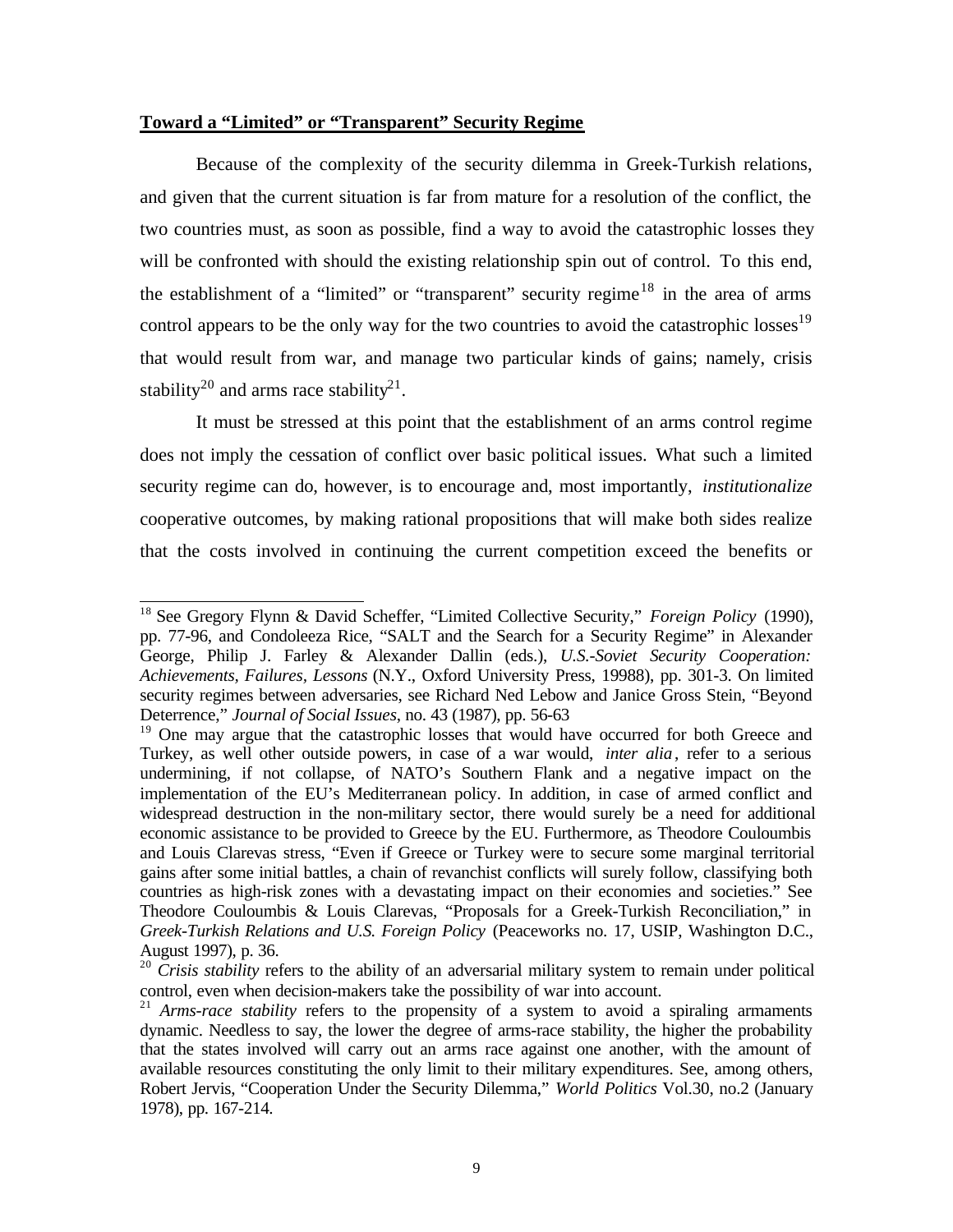possible payoffs either country could achieve if a more cooperative relationship were chosen. Thus, limited security regimes are vehicles that can bring about the *limited* learning that is a necessary, although not sufficient condition for conflict resolution.<sup>22</sup>

As was made evident from the previous analysis, a comprehensive security regime between Greece and Turkey will be a very long time in coming. Nevertheless, it is possible to think of an advancement of *a limited* or *transparent* security regime that could form the basis for a stable and less dangerous relationship. This regime would aim at the *regularization* of the two states' action with regard to a specific "issue area," that of arms control, which can, at a first stage, concern the agreement between the two opponents on the adoption of specific measures that would eliminate the possibility of "surprise attack" and promote stability (crisis stability) through the prevention of war caused inadvertently by miscalculations and/or accidents (accidental war). $^{23}$ 

At the same time, a *limited* or *transparent* security regime may constitute the most appropriate substratum for "the next step" in Greek-Turkish relations, since it may go beyond the limited field of a stability that would solely concern weapons procurement (i.e., arms-race stability). In other words, the establishment of a *limited* security regime is expected to accelerate the "learning process"<sup>24</sup> in the competitive Greece-Turkey relationship and to lay down the preconditions for the attainment of *political stability*. This concerns the absence of the very motives that might lead two countries into crisis and possible war, and may be achieved by: eventually changing the very rationale of the competitive relationship, resulting in war not appearing that attractive a solution, functioning as a "learning process" that will re-determine the misperceptions of the one

<sup>22</sup> The proposed limited security regime must also carry the potential both to *foster better stabilization of the conflict* and *facilitate the conditions for its resolution* and, thus, minimize the risks inherent in any institutionalization of a conflict; namely, that the states involved might think that the benefits of institutionalization outweigh the benefits of resolution of the conflict.

<sup>23</sup> See, among others, Thomas Schelling and Morton Halperin, *Strategy and Arms Control* (New York, Pergamon, 1961), pp. 9-17, and Barry Blechman, "Efforts to Reduce the Risk of Accidental or Inadvertent War" in Alexander George, Philip J. Farley & Alexander Dallin (eds.), *U.S.-Soviet Security Cooperation: Achievements, Failures, Lessons*, op. cit., pp. 466-81.

<sup>24</sup> See George Breslauer and Philip Tetlock (eds.), *Learning in U.S. and Soviet Foreign Policy* (Boulder, Co., Westview Press, 1991), and Joseph Nye, "Nuclear Learning and U.S.-Soviet Security Regimes"*, International Organisation*, no.41 (Summer 1987), pp. 371-402.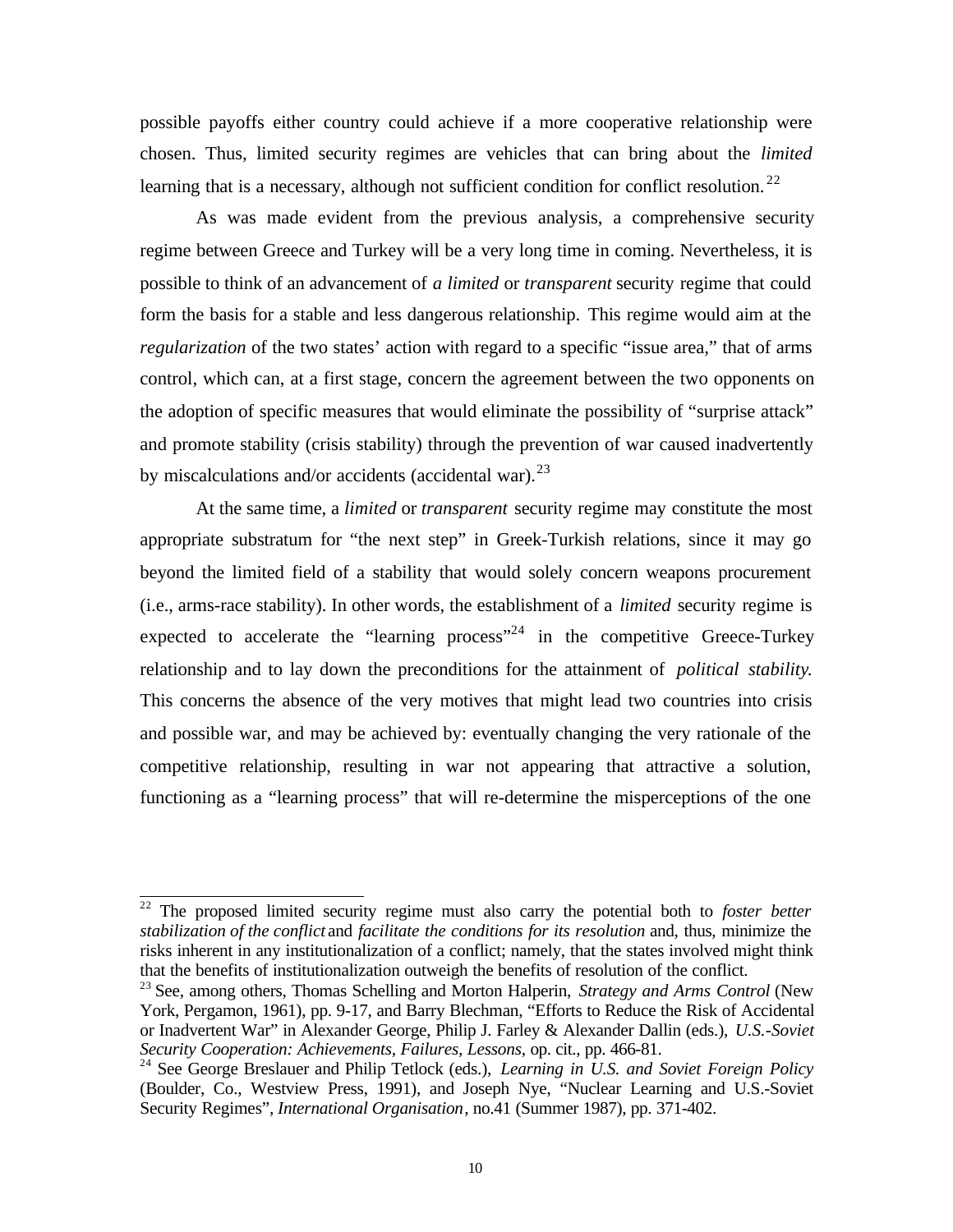state vis-à-vis the other; and creating new opportunities as well as mechanisms through which the two states will attempt to settle their differences. $25$ 

It should be pointed out that "a relatively developed arms control regime"<sup>26</sup> already exists between Greece and Turkey, in the sense that both countries are particularly familiar with issues of transparency and confidence building, in that they have both signed a series of arms control agreements, including the Treaty on the Conventional Forces in Europe (CFE), that of the Organisation for Security and Cooperation in Europe (OSCE), the Vienna Documents, and the United Nations Register of Conventional Arms. These are agreements that compel both countries to exchange detailed information on the stockpiles and procurements of their weapon systems. Moreover, in regard to the more recent history of the two countries, other elements that could be mentioned as integral parts of this "relatively developed security regime" between Greece and Turkey are the Papoulias-Yilmaz Agreement on Confidence Building Measures, better known as the Vouliagmeni Memorandum (May 17, 1988, Athens), as well as the Agreement concerning the Guidelines for the Prevention of Accidents and Incidents on the High Seas and in International Air Space (September 8, 1988, Istanbul). Similar "elements of security regimes" existed between the US and the

l  $25$  A limited security regime can be very useful after its establishment, particularly during periods of relatively unconstrained rivalry, because it can provide regulation; encourage and institutionalize cooperative outcomes; play a moderating role; codify mutual vulnerability (the link between offence and defense) and parity, rather than military superiority, as the pillars on which arms cooperation would rest; solve the defection problem, due to improvement on each side's information about the behavior of the others; provide (and promote) balanced and reciprocal agreements; aid in the negotiation of cooperation in another issue-area; and last but not least, intensify the *learning process* in the conflict which, in turn, will allow each side to change its mode of thinking, redefine its goals and means in the conflict, and, most importantly, change its attitude toward war, by dismissing the use of war as a legitimate political means to accomplish its incompatible objectives in a conflict. See Robert Keohane, *After Hegemony* (Princeton, Princeton University Press, 1984); idem, "Reciprocity in International Relations", *International Organization* no.40 (Winter 1986); Peter Haas, *Saving the Mediterranean* (New York, Columbia University Press, 1990); John S. Duffield, "International Regimes and Alliance Behavior: Explaining NATO Conventional Force Levels," *International Organization*, no. 46 (1992), pp. 819-55; Idem, "Explaining the Long Peace in Europe: the contributions of regional security regimes," *Review of International Studies* Vol. 20, no. 4 (October 1994); Stephen Krasner, "Regimes and the Limits of Realism: Regimes as Autonomous Variables" in S. Krasner (ed.), *International Regimes* (Ithaca, N.Y., Cornell University Press, 1983).

<sup>&</sup>lt;sup>26</sup> See Christopher Tucker, *Greece, Turkey and Arms Control*, op. cit., p. 23; and Thanos Dokos & Panayotis Tsakonas, *The Formation of Greek Procurement Policy: Problems and Prospects*, (Stockholm International Peace Research Institute, mimeo, 1998)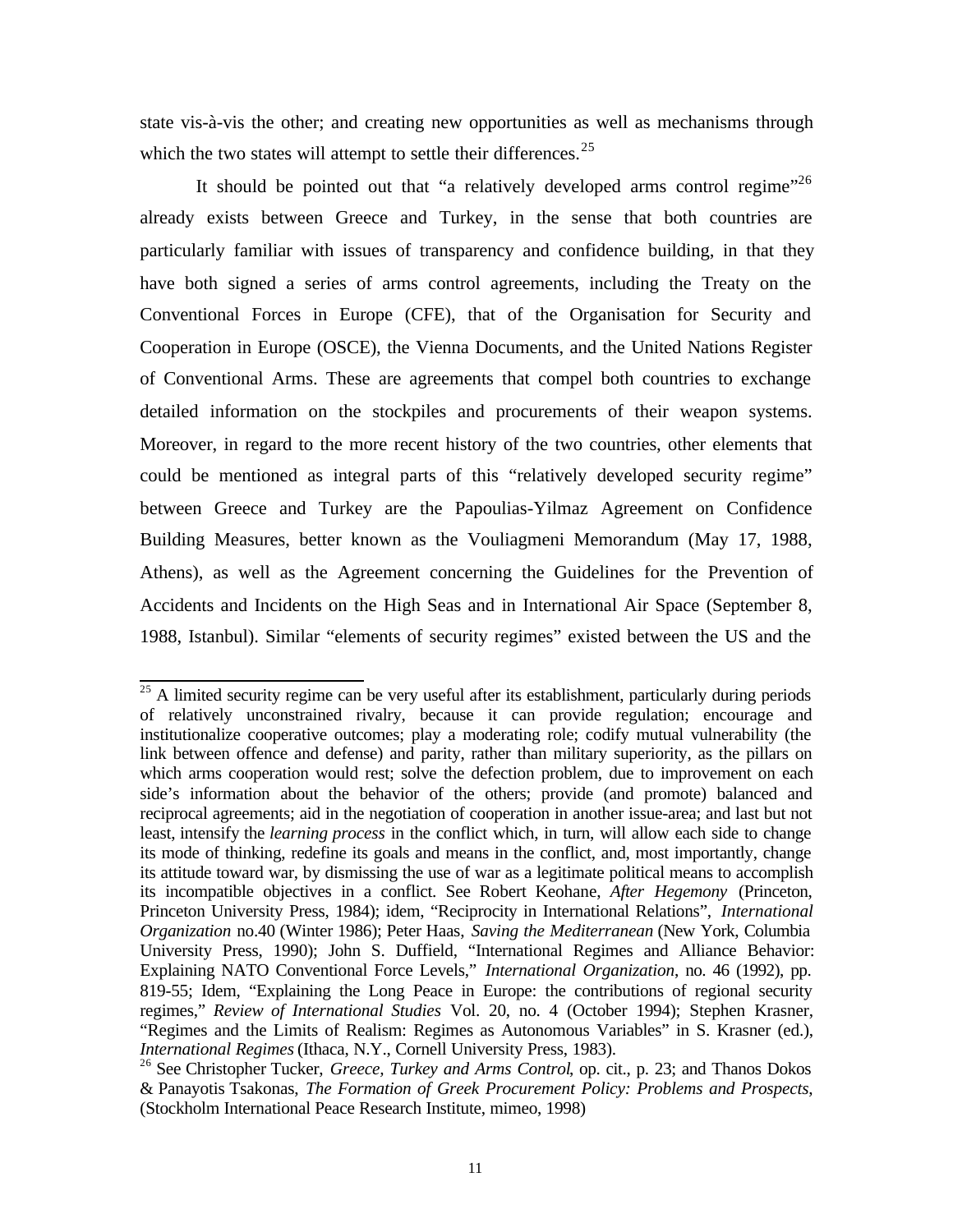Soviet Union during the Cold War era, according to which the two parties were committed to show self-containment and respect of the vital interests of the other part.<sup>27</sup>

However, although one may agree that a series of "good things" might happen *after the establishment* of a limited security regime between Greece and Turkey (the solution of the defection problem being the most serious gain for both countries), the establishment of a limited security regime *in the first place* is still questioned. In other words, How and why can a limited security regime between Greece and Turkey be created in the first place, given that it will be the product of an earlier bargain between the two countries to cooperate, as well as the distributional politics surrounding it. In neorealist logic, this can only happen when one condition is fulfilled; namely, when *a balanced distribution of gains* is achieved.<sup>28</sup> And if balanced or reciprocal agreements are the key to successful cooperation, then the functions of regimes that promote such balance are important.

Therefore, only when Greek-Turkish negotiations are based on balanced exchange agreements that will promote the achievement of a balanced distribution of gains (or at least when these gains are perceived as such by policymakers on both sides of the Aegean) will there be a desire for reciprocity and equivalence. In fact, the discussion of the proposals that follow regarding a set of measures the two states can adopt, is based on this particular precondition and could be negotiated by Greece and Turkey so that a balanced distribution of gains could be achieved.

l  $27$  See the Agreements on Basic Principles (May 1972), and the Agreement on the Prevention of Nuclear War signed in 1973; A. George, P. Farley & A. Dallin (eds.), *U.S.-Soviet Security Cooperation: Achievements, Failures, Lessons*; and Roger E. Kanet and Edward A. Kolodjiej (eds.), *The Cold War as Competition: Superpower Cooperation in Regional Conflict Management* (Baltimore: Johns Hopkins University Press, 1991).

<sup>&</sup>lt;sup>28</sup> In the neorealist line of reasoning, states are always seeking to compare their absolute gains with those of other states (relative gains argument). Cooperation is therefore difficult, even when all sides can achieve absolute gains, *because no state wants to realize fewer absolute gains than any other*. See Joseph Grieco, *Cooperation Among Nations* (Ithaca, N.Y., Cornell University Press, 1990). This in fact seems to be the case of Greek-Turkish relations and the essence of their "security dilemma" relationship; namely, that both states' central concerns are *fear of cheating* and, most importantly, *fear of strengthening the other*.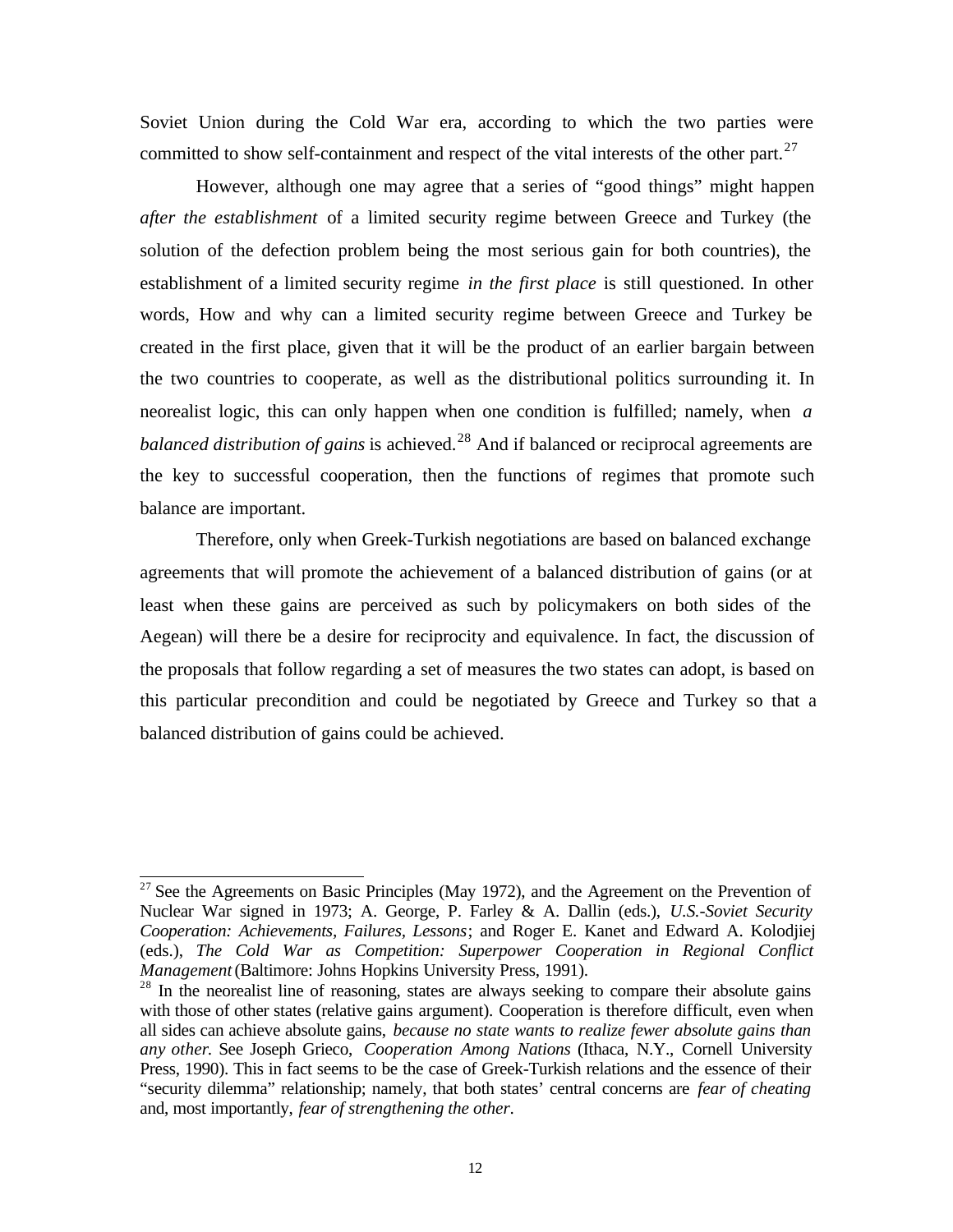## **Reducing Tension Between Greece and Turkey. Some Indicative Proposals**

As the permanent settlement of the Greek-Turkish dispute is, unfortunately, not perceived as realistic in the short-term, a short reference to its roots is necessary at this point. They include—not necessarily in order of importance—the following:

(1) Competition for regional influence in the Balkans and, to a lesser extent, the Black Sea & Eastern Mediterranean;

(2) The burden of history;  $29$ 

l

(3) Turkey's revisionist policy (at least as perceived by Greek decision-makers), as manifested by the statements of political leaders, their actions, and the Turkish Armed Forces order of battle.

As a result of the above factors, over the past thirty-five years there have been three major crises in Cyprus, another three in the Aegean, and a number of "hot" incidents. Furthermore, Greece and Turkey have been and still are engaged in detrimental political-diplomatic competition in both NATO and the EU.

The burden of history and the ghosts of the past are one of the major causes of the lack of trust between Greece and Turkey. Historical animosities do play a significant role. Greeks and Turks are classic examples of rival peoples (one can think of several other examples, including French and Germans, and Russians and Germans). We cannot afford to be prisoners of the past, however. History should be our guide, not our prison.

Suspicion concerning the other side's motives is deep-rooted in both popular opinion and the media; this in turn affects, and at times even drives the respective governments. This intense distrust on both sides of the Aegean prompts many observers to call for a reduction of mutual suspicion as the essential first step toward peace and stability. Unfortunately, this is easier said than done. Reduction of suspicion is a longterm process, and, as such, is beyond the time-horizon of most, if not all, governments.

<sup>&</sup>lt;sup>29</sup> As the Carnegie Endowment Discussion Paper describes the situation, "For Greeks and Turks, the past involves a pervasive underlying historical legacy of nationalistic, ethnic and religious emotions drawn from: A millennium of Muslim-Orthodox conflict; 400 years of Ottoman rule over Greece; and a century of bitter fighting and cruel atrocities from Greece's declaration of independence in 1821 through to the battles in Asia Minor in 1922. From the sweep of this history come stereotypes of alleged ethnic behaviors, Greeks and Turks locked in "age-old" enmity and the clash of their civilizations". See *Carnegie Forum on the United States, Greece and Turkey*, op. cit., p. 3.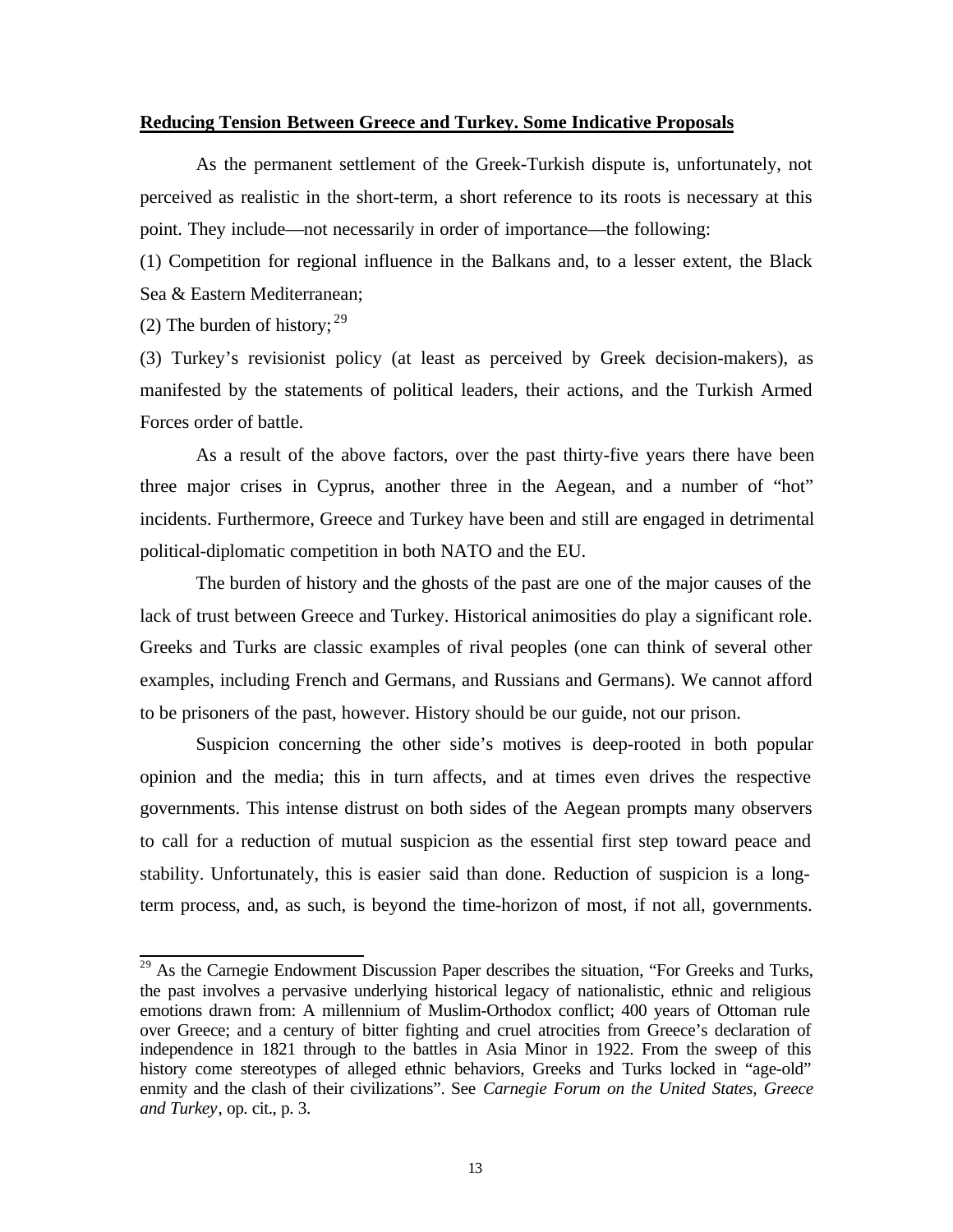There is also a basic lack of knowledge among the Greek and Turkish people about each other on issues other than foreign and security policy, including culture and religion.

As a consequence, it seems that to have even a minimal chance of success, any effort for the reduction of tension and the improvement of Greek-Turkish relations should be *as well-prepared as possible*. Therefore, a number of *preconditions* should exist. These include:

- The avoidance of high expectations, as subsequent failure may have very negative consequences for bilateral relations;
- The existence of strong leadership in both countries. This does not necessarily mean a repetition of the Venizelos-Ataturk era, but at least a coalition with a comfortable majority, a relatively small number of partners, and a degree of ideological homogeneity;
- A relative military balance;

- The active and balanced involvement of international actors (mainly the US, NATO, EU) in the confidence-building process;
- The absence of certain types of regional disputes which, by default, might drag the two countries into opposite camps;
- An understanding of the political and economic costs of the continued confrontation by both leaderships;
- The lack (or low importance) of domestic factors contributing to the continuation of the conflict, such as serious domestic political, economic and social problems that cannot be dealt with efficiently by the government, which may then be tempted to resort to a "foreign policy adventure" to draw attention away from the domestic problems;
- Finally, the political will on both sides to improve bilateral relations in a non-violent manner,<sup>30</sup> which is the *sine qua non* for the success of all such endeavors.

 $30$  The majority of Greek analysts question Turkey's willingness to improve its relations with Greece.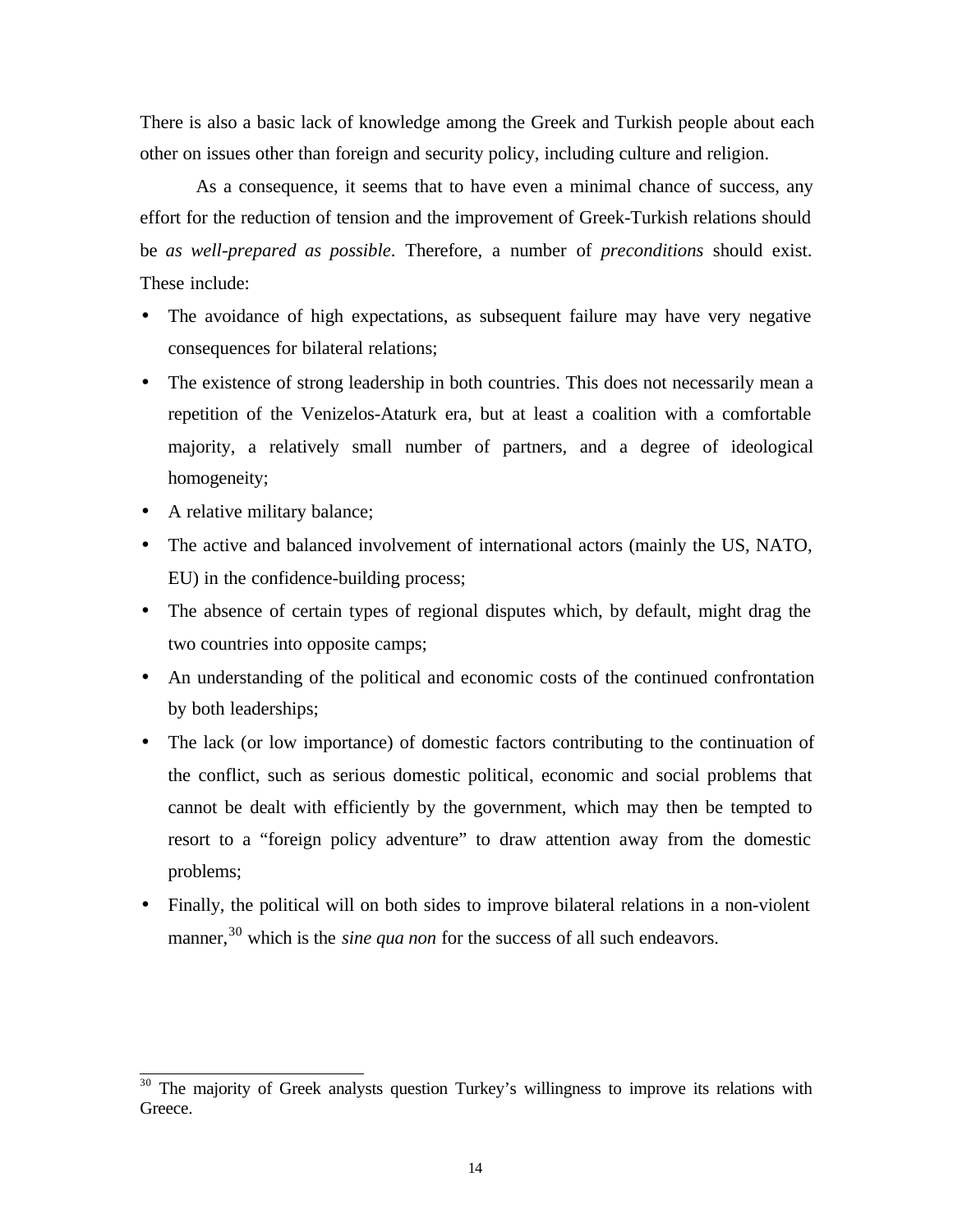## **What Set of Measures?**

It is our belief that a set of three particular types of measures could constitute the integral parts of a limited or transparent security regime that could be adopted by Greece and Turkey, with the aim of managing both crisis-stability and arms-race stability, as well as avoiding the catastrophic losses of a war. Steps towards these measures are *necessary—but not sufficient—conditions* for the resolution of the Greek-Turkish conflict, though it seems probable that any improvement in relations between the two and the implementation of any of these measures will remain hostage to another incident in the Aegean or on Cyprus. Nevertheless, Greece and Turkey could proceed to adopt the following measures:

- *Tension reduction measures, without a formal agreement*;
- *Formal military confidence-building measures*; and
- *Soft security confidence-building measures.*

*Tension reduction measures, without a formal agreement*. Such measures could be agreed upon without extensive negotiations and might include transparency and some restraint CBMs.<sup>31</sup>

- A hot-line between Prime Ministers and perhaps between Chiefs of Staff (although not between Chiefs of Armed Forces General Staff, because of the different levels of authority). This might not solve any problems or play a role in avoiding or deescalating a crisis, but it cannot hurt. The establishment of mutually acceptable (or mutually understood) crisis-management procedures also needs to be considered;
- Re-activation of the Wise Men process under the auspices of the EU;

l As mentioned in the previously cited Carnegie Endowment Discussion Paper, "Some have suggested that CBMs be viewed as measures that concede principle or would reduce pressure to go to the negotiating table. In fact, however, certain CBMs (sometimes referred to as "military" CBMs) are designed to avoid incidents or conflict in ways that scrupulously preserve principle for both sides. They reduce political pressure only in the sense that they take the sides out from "under the gun", thus creating a sounder, more acceptable basis for negotiating. Such "conflict avoidance" CBMs can provide emergency communication capabilities, agreed rules of the road, and transparency; in sum, measures to avoid miscalculation and expedite negotiation". See *Carnegie Forum on the United States, Greece and Turkey*, op. cit., p. 6-7.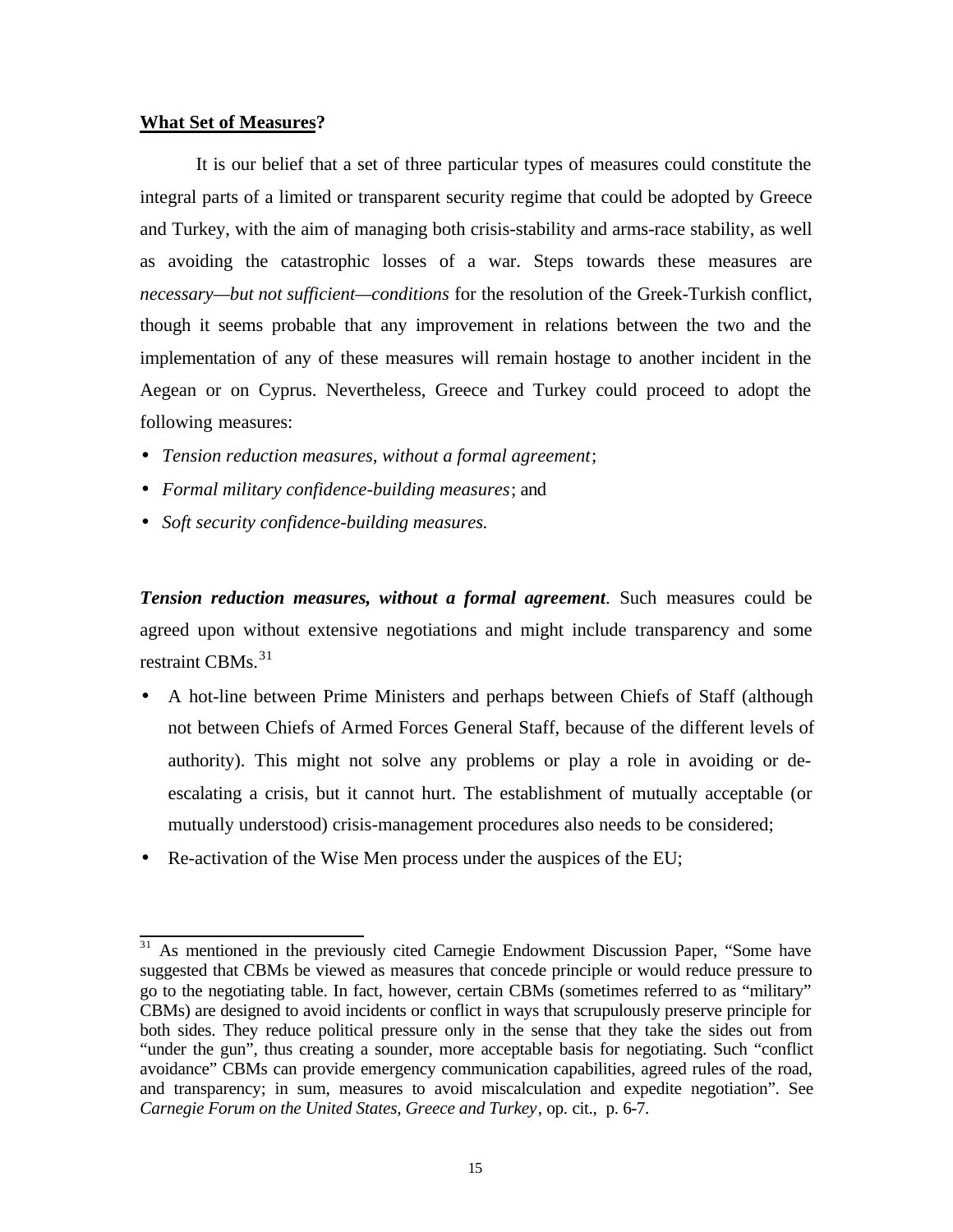- Implementation of the Papoulias-Yilmaz Agreement (by agreeing to a more equitable geographical definition) and its use as a basis for further discussions;
- In the context of this Agreement, extending the moratorium on exercises in the Aegean to four months;
- The demonstration of additional good will by both sides by discussing the NATO Secretary-General's proposals on CBMs;
- The annulment of *casus belli* statements for reasons other than violation of sovereignty;  $32$
- The cessation of bellicose and provocative statements by all officials. (Both sides engage in such activities. However, while Greek statements are infuriating to the Turkish side, some statements from Turkey express a threat to Greece's territorial integrity. It should be pointed out in this context that claims on islets poison the atmosphere unnecessarily and that claims on inhabited islands ring alarm bells for even the most moderate Greeks; $)^{33}$
- Both countries should stop vetoing each other in NATO fora, when infrastructure funding is involved. NATO's new command structure should be established and put in place as soon as possible, with a spirit of good will and reason from all parties involved;

l  $32$  Since September 1994, and shortly before the entry into force of the 1982 Law of the Sea Convention, which calls for a territorial waters width up to twelve miles, the then Turkish Prime Minister, Tansu Ciller, and other senior government officials explicitly and repeatedly stated that such an extension by Greece would be considered a *casus belli*. This then became official policy through a Resolution of the Turkish National Assembly.

<sup>&</sup>lt;sup>33</sup> As one analyst points out, "Turkish official declarations, usually making headlines in Greek mass media, have been intensifying Greek fears. For instance, the Turkish Prime Minister Demirel stated in 1975 that "...half the Aegean is ours. Let the whole world know that this is so...We know how to crush the heads of our enemies when the prestige, dignity and interests of the Turkish nation are attacked". Turkish officials' references to a "growing Turkey" and to the  $21<sup>st</sup>$  century as the "era of Turkism" have further escalated concern. Moreover, direct challenges (e.g., "The group of islands that are situated within 50 km of the Turkish coast… should belong to Turkey"), as well as indirect questioning of Greek sovereignty over the Aegean islands, have been viewed with great alarm. See Yannis Valinakis, *Greece's Security in the Post-Cold War Era*, SWP-S394, Ebenhausen, April 1994, p. 30. See also, A. Platias, "Greece's Strategic Doctrine: In search of Autonomy and Deterrence" in Dimitri Constas (ed.), *The Greek Turkish Conflict in the 1990s*, Macmillan, 1991, p. 93.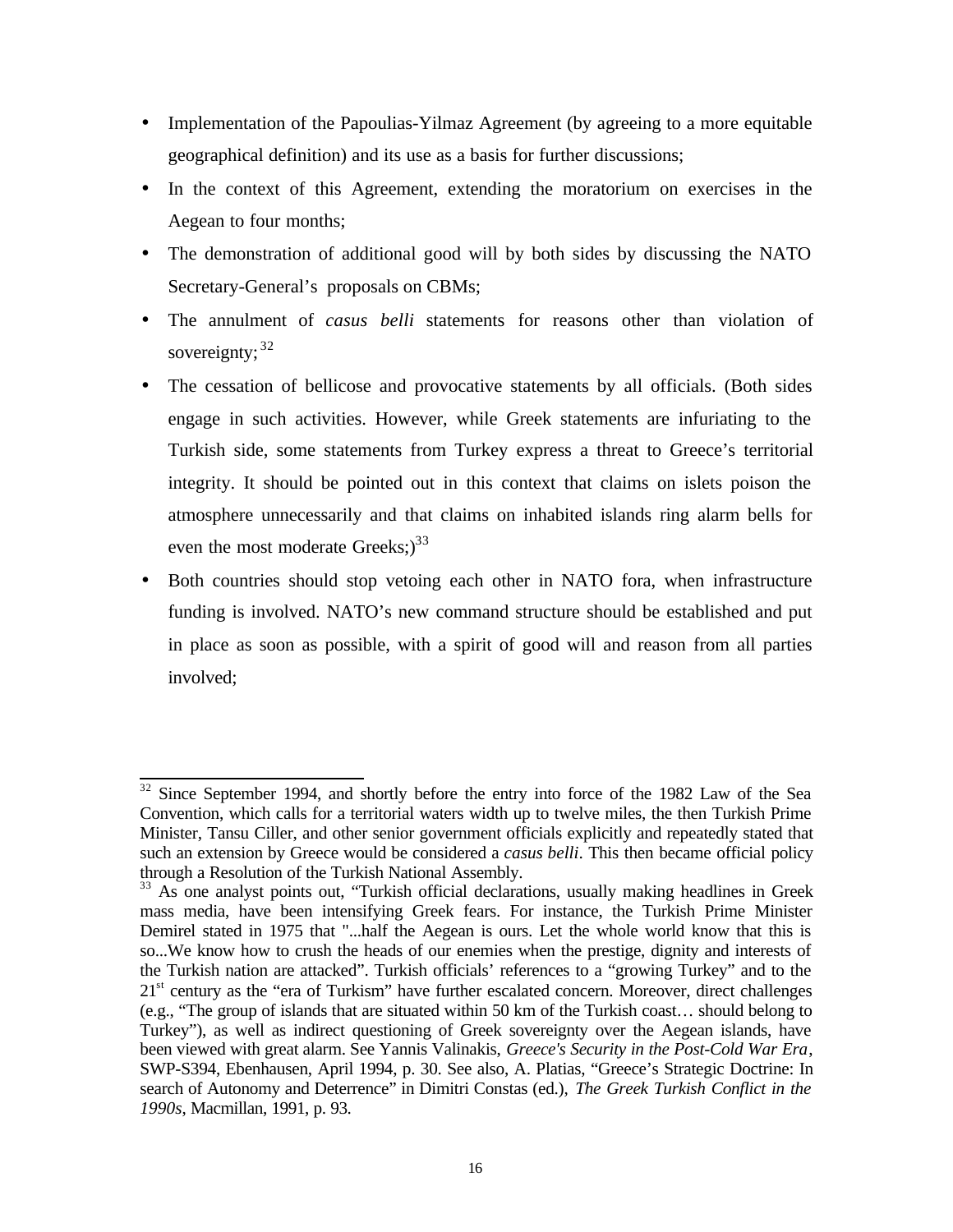- Reduce intelligence activities in each other's territory, as well as other low-intensity conflict activities, if such activities indeed take place. Also, limit the behind-thescenes role of consulates in sensitive regions;
- Promote a tacit agreement between Navies on incident-prevention in the Aegean.

Finally, the agreement for the establishment of a Multinational Balkan Peacekeeping Force, with the participation of units from both Greece and Turkey, is a positive development and a step in the right direction. However, it is rather premature to take it for granted, and it remains to be seen whether the concept of a Balkan peacekeeping force can be successfully implemented.

*Formal military confidence-building measures***,** which would include constraint  $CSBMs.<sup>34</sup>$ 

- Limitation of land and air forces might be unacceptable to Turkey, as her current relations with her eastern neighbors are rather uneasy. However, naval arms control should be more acceptable as the only serious naval "opponent" for the Turkish Navy is the Greek Navy. As there is a general balance between the two Navies today, the two sides could conceivably agree to a ceiling of large surface units (for example: 15) and submarines (for example: 8-10);
- Turkey's landing fleet, which is deployed in a threatening manner opposite the Greek islands, can easily be moved or reduced without any impact on Turkish security or military capability. Turkey could move the fleet to the Black Sea, or, either at the same time, or after an agreed period of time, numerically reduce it;

<sup>34</sup> C*onstraint CSBMs* constitute a category of arms control measures. Since they actually *limit military operations*, as opposed to the "transparency" CSBMs, which merely subject these operations to prior notification or observation, they are more intrusive and inherently more difficult to negotiate. See Lynn M. Hansen, "The Evolution from Transparency to Constraints", *Disarmament: A Periodic Review by the United Nations*, Vol.13, No.3, 1990, pp.61-76. See also Stanley Sloan & Sawtell Mikela (eds.), *Confidence-Building Measures and Force Constraints for Stabilizing East-West Military Relationship in Europe*, CRS Report for Congress, Washington D.C.: Congressional Research Service, 1988.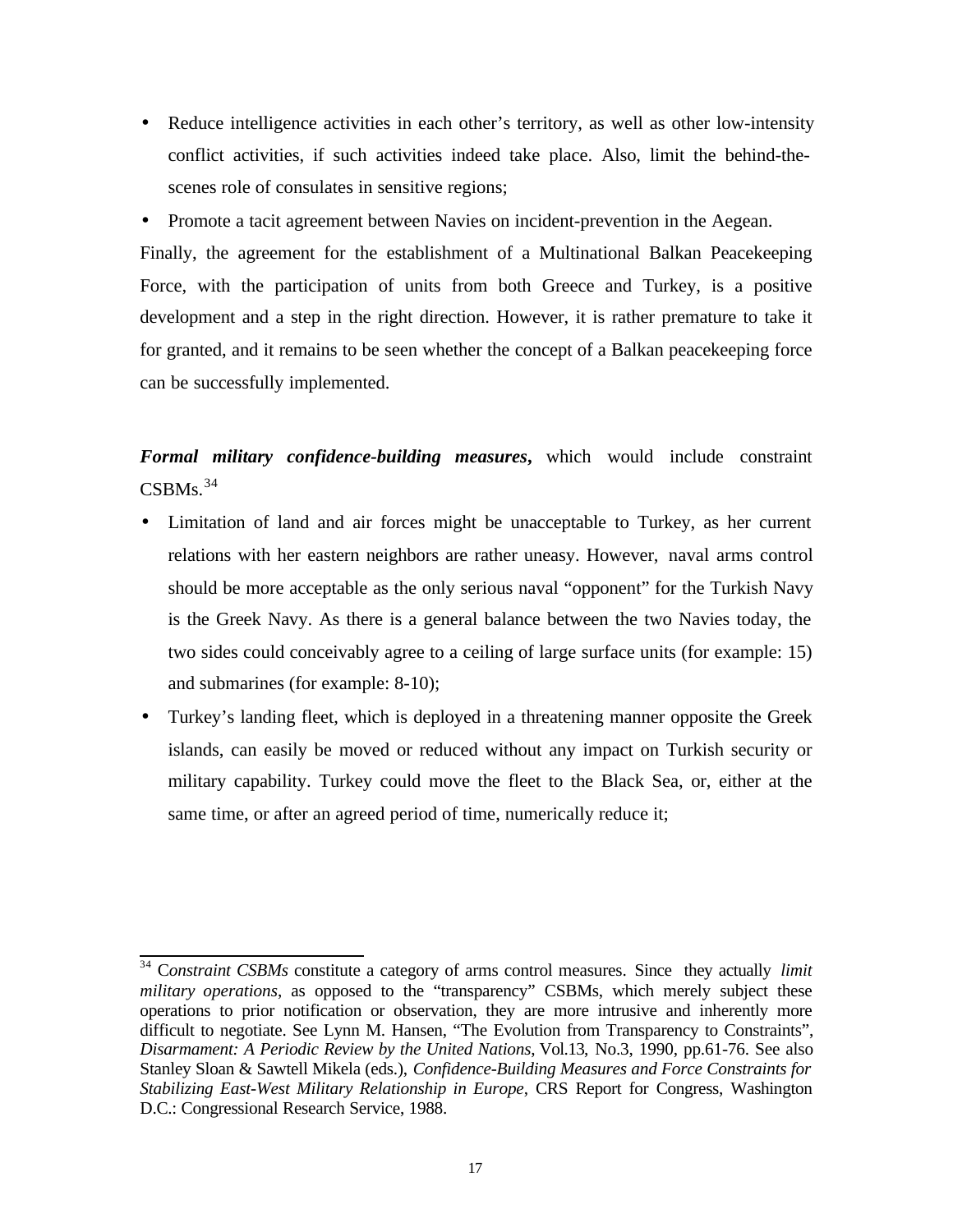- The idea of moving all heavy military equipment to a point at least 300 kilometers away from the Greek-Turkish border in Thrace needs to be examined. Only troops with light equipment would be allowed in this *force-limitation- zone<sup>35</sup>*;
- In Cyprus, a number of CBMs could be discussed (in the framework of the military dialogue promoted by the UN), along with the issue of the demilitarization of the island. With regard to this, UNFICYP could be replaced by NATO forces (perhaps 20,000 troops, plus an international police force that includes 5,000 Turkish soldiers and 3,000 Greeks), and thus, a formal commitment by the US and NATO would be undertaken. Both communities would join the EU, NATO and the WEU, and at least one British military base would be transformed into a NATO base.

*Soft security confidence-building measures*, with emphasis on the so-called bottom-up approach, or people-to-people contacts.

- Promote and strengthen bottom-up approaches: regular meetings between professional associations, labor unions, businessmen, journalists, academics, ordinary citizens;
- Rewrite the history books to reflect a more balanced account of the two countries' history and relations;
- Discuss the role of the press and mass media, and their impact on bilateral relations;
- Promote educational exchanges and cooperation in tourism;

- Promote cooperation between police forces against organized crime, drug trafficking, and migration; environmental cooperation in the Aegean; and possible cooperation in NBC nonproliferation issues;
- As a consequence of the successful implementation of some of these measures, Greece should not only withdraw its objections, but actually support Turkey's

 $35$  In July 1991 Greece proposed the creation of an "area free of offensive weapons", including battle tanks, attack helicopters, armored combat vehicles, artillery and combat aircraft in the region where the Turkish, Bulgarian, and Greek borders meet. Later, Bulgaria put forward its own proposal, suggesting troop withdrawals from an eighty-kilometer zone along both sides of the divide between Bulgaria and its NATO neighboring states, namely Turkey and Greece. Turkey turned down both proposals, which appeared to be incompatible with its own strategic choices.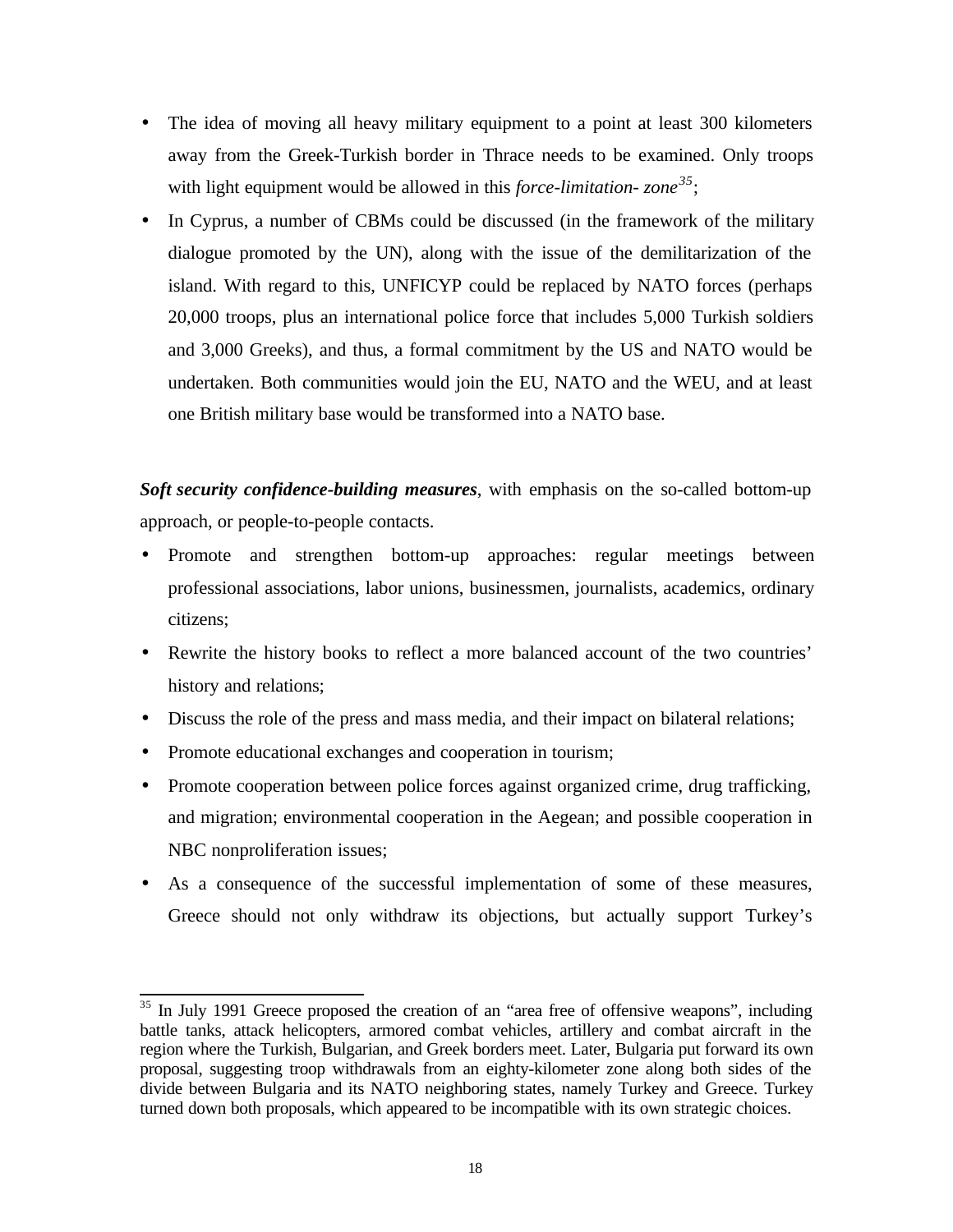candidacy for membership to the EU and the WEU. Also, the Greek lobby in the US should adopt a considerably less hostile attitude towards Turkey.

## **In Lieu of Conclusion**

Should we expect a rapprochement between Greece and Turkey anytime soon? We are not very optimistic. Is the international context reasonably favorable to such a rapprochement? The EU is not speaking with a single voice on EU-Turkey relations, or on Greek-Turkish relations. As for the US, Kosovo and the Middle East are its current priorities, while the recent domestic crisis has weakened its ability to intervene effectively in various regions around the world.

Is the domestic context in Greece and Turkey favorable to a rapprochement? In Greece, Prime Minister Simitis' top priority is the improvement of the economy and Greece's full participation in the European Monetary Union. However, he is a moderate and would be willing to make a sincere effort for the improvement of Greek-Turkish relations.<sup>36</sup> In Turkey, there is a coalition government in a pre-election period. The elections could take place as early as April 1999, or as late as sometime in the year 2000. Until the elections, it would be very unlikely for Prime Minister Ecevit, a known hardliner, to willingly engage in serious discussions with Greece on bilateral relations or the Cyprus issue. Even after the election, this might not be feasible if there is again a multiparty coalition with little homogeneity like the present one. Indeed, recent polls indicate that the political scene in Turkey will not change significantly after the elections.

l  $36$  The current Greek government has repeatedly expressed its willingness to improve relations with its eastern neighbor. The sole requirement set by Greece is respect of international law and agreements. Despite some lessening of tensions (mainly as a result of U.S. and NATO efforts, which resulted in the Madrid Declaration and in negotiations for the implementation of CBMs in the Aegean), the majority of Greek analysts and government officials find little reason for optimism about the Greek-Turkish relationship. Therefore, if no improvement in bilateral relations takes place, Greece's strategy will continue to be a mix of *internal balancing* (the strengthening of its Armed Forces through increased emphasis on quality, with the adoption of a modern strategic and operational doctrine, emphasizing combined/joint operations, improved personnel training and acquisition of modern weapon systems, including smart weapons and, especially, force multipliers) and *external balancing* (its membership in the European Community/Union and the WEU), with the aim of effectively deterring the perceived Turkish threat.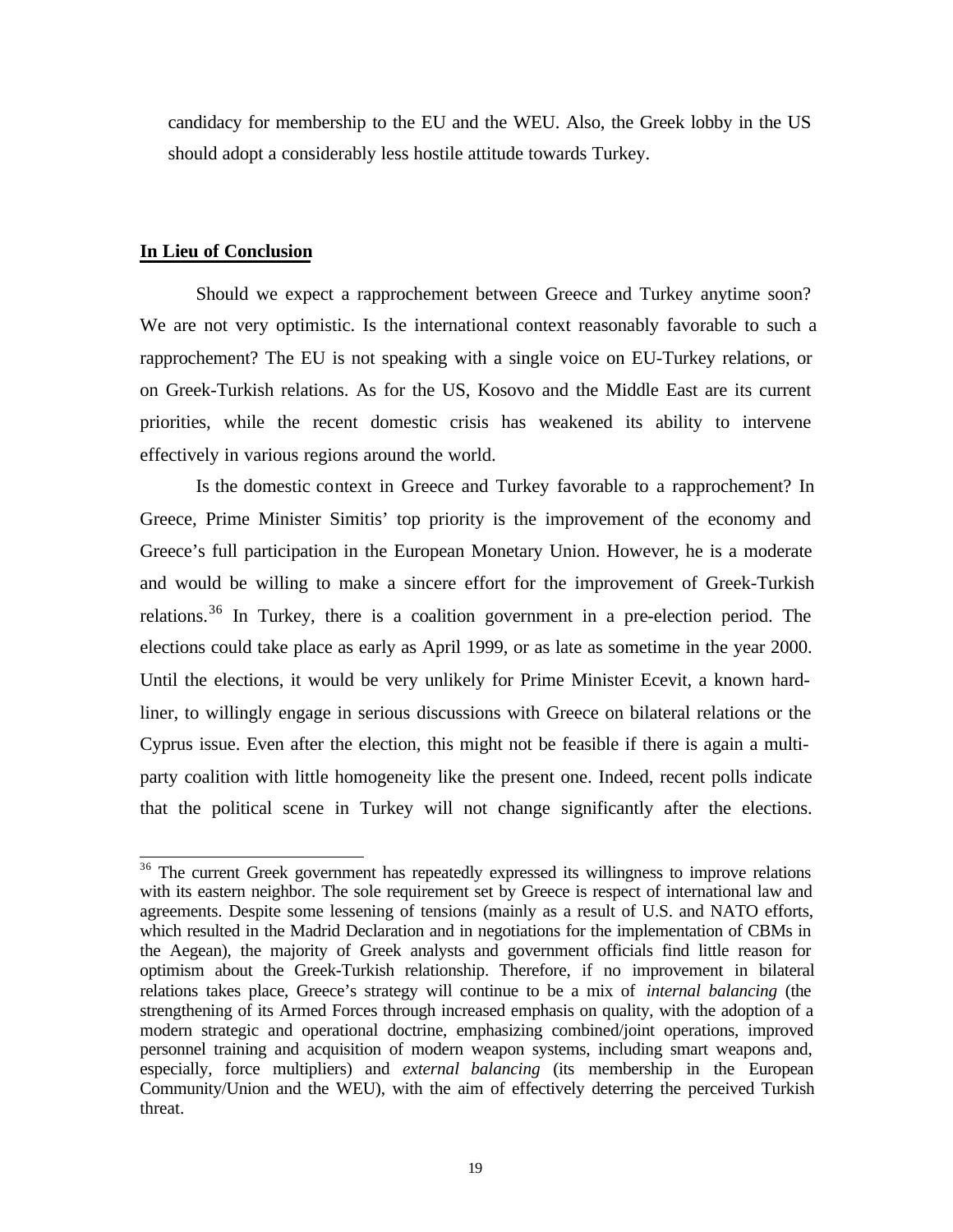Therefore, we are rather pessimistic on the probability of formal military confidencebuilding measures, or—an even more remote possibility—the resolution of the Greek-Turkish conflict.

On the other hand, it seems that the new military leadership in Ankara wishes to avoid high tensions in Greek-Turkish relations and concentrate on the perceived domestic Islamist problem. Given the considerable influence of the military in Turkey, this would facilitate agreement on some tension-reduction proposals, such as those outlined here. And, of course, the two sides can always continue to engage in their bottom-up, or people-to-people activities.

What does the above analysis suggest about the nature of the limited or transparent security regime to be created between the two antagonists and the role of international actors in this? A security regime between Greece and Turkey certainly cannot be imposed; and tacit regimes have their limitations. It would seem that a viable security regime will only be arrived at through negotiations. "Gentle" pressure from the US and the Europeans, especially on the non-cooperating party, would, under certain circumstances, facilitate the negotiating process.

Let us conclude with four considerations:

l

(1) Is it feasible to de-couple the Aegean and Cyprus? This might be possible, at least to a certain extent, in terms of implementing agreed CBMs, but the situation in the Aegean has a direct impact on the situation in Cyprus, and vice-versa. And it is rather unlikely that fundamental progress towards a comprehensive Greek-Turkish settlement (i.e., the establishment of a comprehensive security regime) will be achieved without a just and mutually acceptable solution of the Cyprus prickly problem, excluding both *Enosis* and *Taksim*.

(2) The political and economic costs<sup>37</sup> of the Greek-Turkish conflict for the chief protagonists (Cyprus included), as well as NATO, the EU and the US, are considerable.

 $37$  As already stated, Greek and Turkish defense expenditures constitute a very heavy burden for both economies, at a time when Greece is trying to improve its economy in order to participate in the European Monetary Union. Turkey is also faced with chronic high inflation and serious domestic social and economic problems (which contribute to the increase of popular support for the Islamic Refah Party). One should also take into consideration the diplomatic and economic